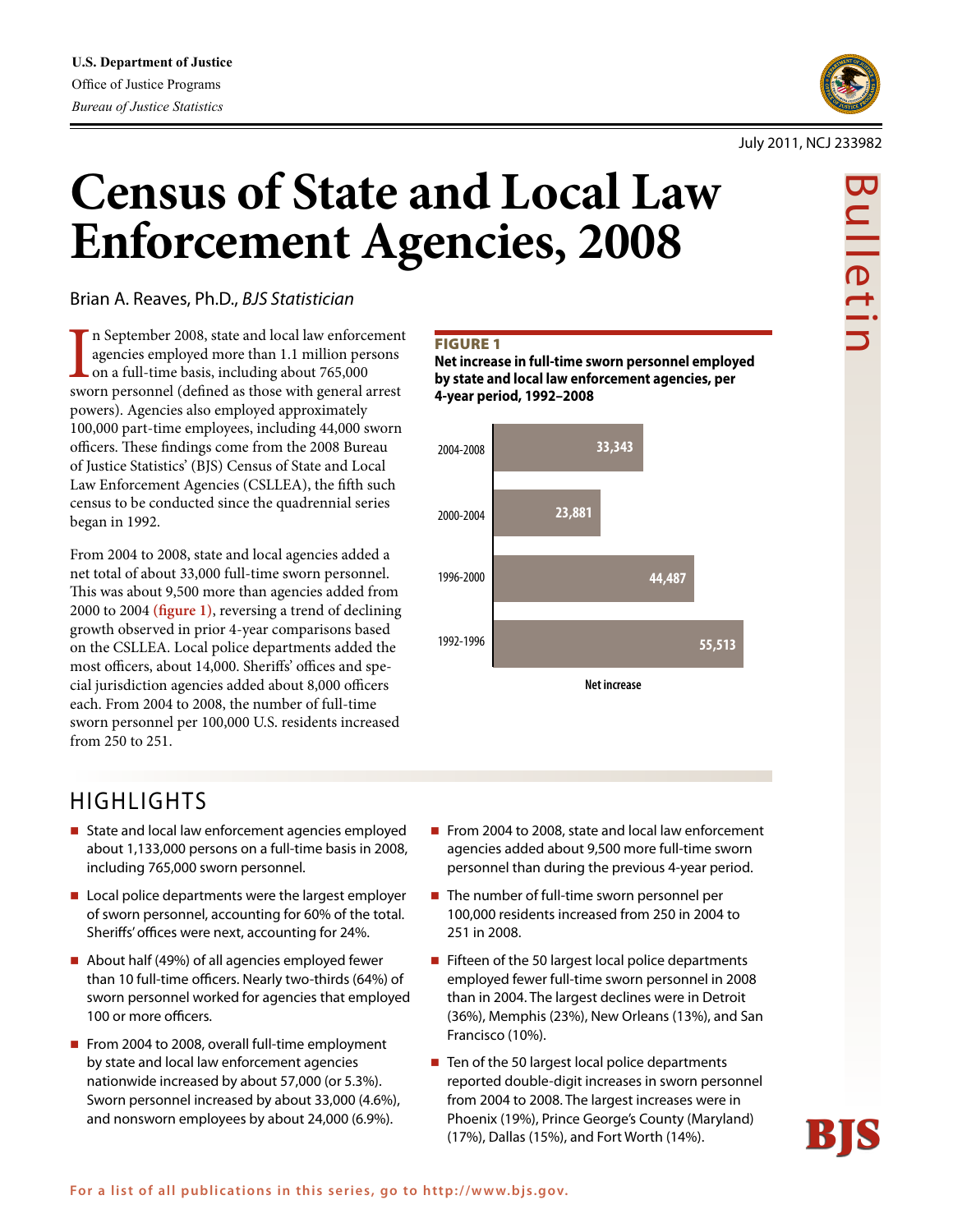#### **State and local law enforcement agencies**

The 2008 CSLLEA included 17,985 state and local law enforcement agencies employing at least one full-time officer or the equivalent in part-time officers. The total included—

- 12,501 local police departments
- 3,063 sheriffs' offices
- 50 primary state law enforcement agencies
- $\blacksquare$  1,733 special jurisdiction agencies
- 638 other agencies, primarily county constable offices in Texas.

#### *A majority of state and local law enforcement personnel worked for local police departments*

Local police departments were the largest employer of full-time state and local law enforcement personnel with about 593,000 (or 52%) of the more than 1.1 million employees nationwide **(table 1**  and **appendix table 1)**. Sheriffs' offices employed about 353,000 (31%). Both the 50 primary state law enforcement agencies and the special jurisdiction agencies (those that served a special geographic jurisdiction or had special enforcement or investigative responsibilities) accounted for 8% . (See **table 7** for types of special jurisdiction agencies.)

About 461,000 sworn state and local law enforcement employees (60%) were local police officers. Sworn personnel in sheriffs' offices accounted for about 183,000 (24%). The 50 primary state law enforcement agencies employed about 61,000 (8%), and special jurisdiction agencies employed about 57,000 (7%).

Sheriffs' offices accounted for 46% of the 369,000 full-time civilian personnel nationwide, and local police departments accounted for 36%. Nearly half (48%) of the full-time employees in sheriffs' offices were civilians, compared to 35% in state law enforcement agencies and 22% in local police departments (not shown in table).

#### *The largest 7% of state and local law enforcement agencies employed 64% of all sworn personnel*

Nearly 1,200 state and local law enforcement agencies (7%) employed 100 or more full-time sworn personnel, with 83 of those agencies employing 1,000 or more officers **(table 2** and **appendix table 2)**. The agencies with 1,000 or more officers included 49 local police departments, 20 state law enforcement agencies, 13 sheriffs' offices, and 1 special jurisdiction agency.

Agencies with 100 or more officers employed 64% of all full-time sworn personnel, and those with 1,000 or more officers employed 29%. (See **appendix table 5** for the 50 largest state and local law enforcement agencies.)

About 8,800 state and local law enforcement agencies (49% of the total) employed fewer than 10 full-time sworn personnel, and about 5,400 (30%) employed fewer than 5 officers. Among these smaller agencies, about 2,100

(12%) had just one full-time officer or had part-time officers only.

Agencies with fewer than 10 full-time sworn personnel employed less than 5% of all full-time officers, but 50% of all part-time officers. Those employing 1,000 or more full-time sworn personnel accounted for less than 1% of all part-time officers nationwide (not shown in table).

#### *From 1992 to 2008, the growth rate for civilian personnel was more than double that of sworn personnel*

From 2004 to 2008, the total number of full-time state and local law enforcement employees increased by about 57,000 (5.3%). This total included an increase in sworn personnel of about 33,000 (4.6%). Civilian employment in the agencies rose by 24,000 (6.9%). Local police departments accounted for a larger proportion of the growth in sworn officers from 2004 to 2008 than other agency types, and sheriffs' offices accounted for most of the growth in civilian employees.

#### **TABLE 1**

#### **State and local law enforcement employees, by type of agency, 2008**

|                      |          | <b>Full-time employees</b> |         |                 | Part-time employees |        |                 |
|----------------------|----------|----------------------------|---------|-----------------|---------------------|--------|-----------------|
| Type of agency       | Agencies | Total                      | Sworn   | <b>Nonsworn</b> | <b>Total</b>        | Sworn  | <b>Nonsworn</b> |
| All agencies         | 17,985   | 1,133,915                  | 765,246 | 368,669         | 100,340             | 44,062 | 56,278          |
| Local police         | 12,501   | 593,013                    | 461.063 | 131,950         | 58,129              | 27,810 | 30,319          |
| Sheriff's office     | 3,063    | 353,461                    | 182,979 | 170,482         | 26,052              | 11,334 | 14,718          |
| Primary state        | 50       | 93,148                     | 60.772  | 32,376          | 947                 | 54     | 893             |
| Special jurisdiction | 1,733    | 90.262                     | 56,968  | 33,294          | 14.681              | 4,451  | 10,230          |
| Constable/marshal    | 638      | 4,031                      | 3,464   | 567             | 531                 | 413    | 118             |

Note: Excludes agencies employing less than one full-time officer or the equivalent in part-time officers.

#### Table 2

#### **Full-time state and local law enforcement employees, by size of agency, 2008**

|                        |          |              | <b>Full-time employees</b> |                 |
|------------------------|----------|--------------|----------------------------|-----------------|
| Size of agency*        | Agencies | <b>Total</b> | Sworn                      | <b>Nonsworn</b> |
| All agencies           | 17,985   | 1,133,915    | 765,246                    | 368,669         |
| 1.000 or more officers | 83       | 326,197      | 230,759                    | 95,438          |
| 500-999                | 89       | 94,168       | 60,124                     | 34,044          |
| 250-499                | 237      | 133,024      | 83,851                     | 49,173          |
| 100-249                | 778      | 174,505      | 115,535                    | 58,970          |
| $50 - 99$              | 1,300    | 136,390      | 89,999                     | 46,391          |
| $25 - 49$              | 2,402    | 124,492      | 83,349                     | 41,143          |
| $10 - 24$              | 4,300    | 98,563       | 67,132                     | 31,431          |
| $5 - 9$                | 3,446    | 32,493       | 23,107                     | 9,386           |
| $2 - 4$                | 3,225    | 11,498       | 9,470                      | 2,028           |
| $0 - 1$                | 2,125    | 2,585        | 1,920                      | 665             |

Note: Excludes agencies employing less than one full-time officer or the equivalent in part-time officers. \*Based on number of full-time sworn personnel.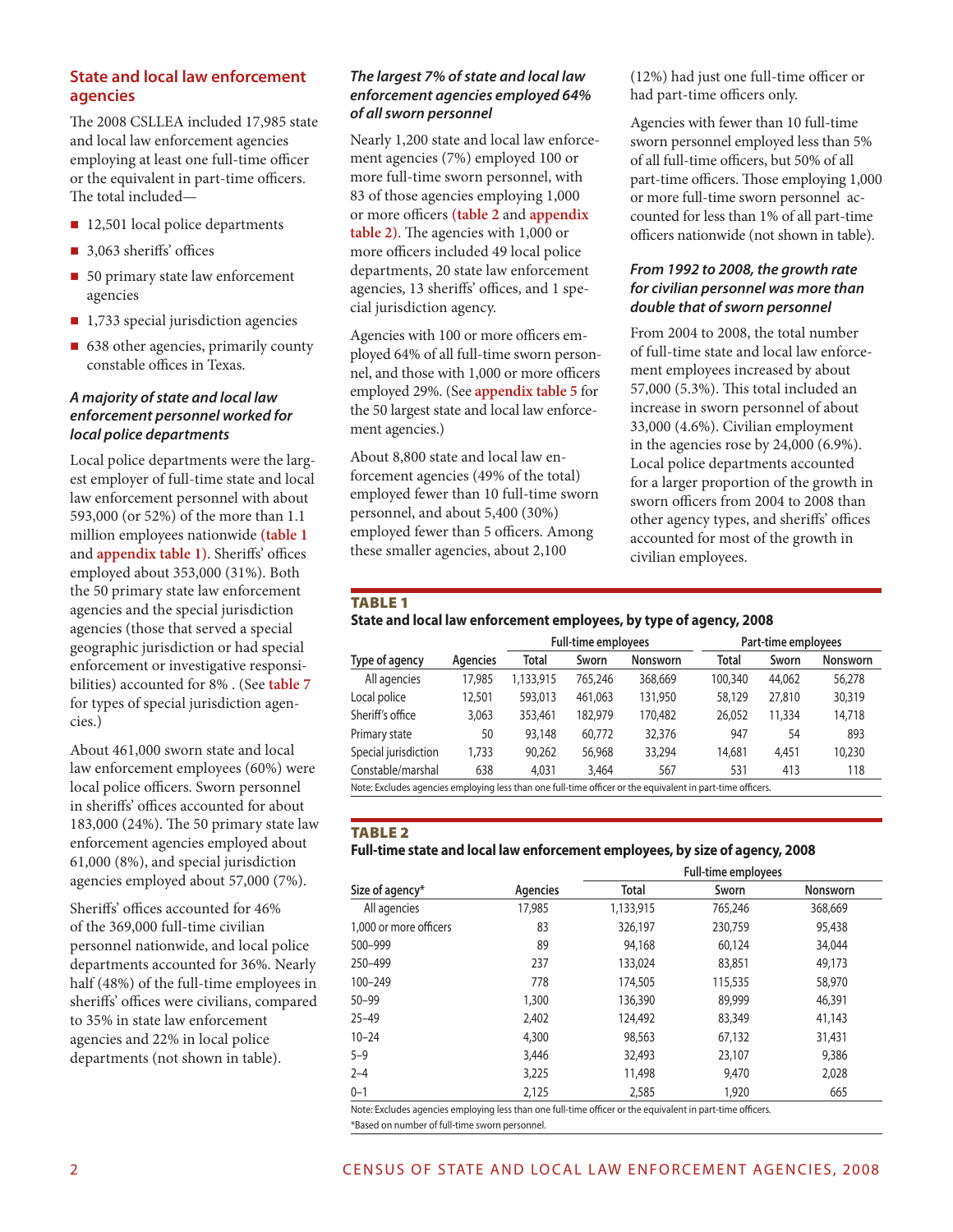Reversing a pattern of declining growth observed in the 2000 and 2004 CSLLEA data collections, about 9,500 more fulltime sworn personnel were added from 2004 to 2008 than in the previous 4-year period. The percentage growth in the number of sworn officers from 2004 to 2008 (4.6%) exceeded growth from 2000 to 2004 (3.4%), but was about half the 9.1% peak growth rate recorded from 1992 to 1996.

From 2004 to 2008, the growth rate for sworn personnel in sheriffs' offices (4.5%) was about the same as the overall rate. The growth rates for local police departments (3.2%) and the primary state law enforcement agencies (3.4%) were lower than the overall average. The growth rate was highest among special jurisdiction agencies (16.7%).

From 1992 (the year of the first CSLLEA) to 2008, state and local law enforcement agencies added more than 287,000 full-time employees (a 34% increase), including about 157,000 sworn officers (26%) and 130,000 civilian employees (55%) **(figure 2)**.

#### *Nationwide there was 1 sworn officer for every 400 residents*

In 2008 there were 373 full-time state and local law enforcement employees per 100,000 residents nationwide, compared to 367 per 100,000 in 2004 and 332 per 100,000 in 1992 **(figure 3)**. There were 251 sworn personnel per 100,000 residents nationwide in 2008, or about 1 officer for every 400 residents. This was a slight increase over the 2004 ratio of 250 per 100,000 residents.

There were more than 300 full-time sworn personnel per 100,000 residents in the District of Columbia (722), Louisiana (405), New Jersey (389), New York (341), Illinois (321), and Wyoming (317) **(figure 4)**. In contrast, there were fewer than 200 full-time sworn personnel per 100,000 residents in Washington (174), Utah (175), Oregon (177), Vermont (178), Kentucky (183), Minnesota (185), West Virginia (186), Alaska (189), Michigan (190), Iowa (195), and Maine (195). (See **appendix table 6** for stateby-state agency and employee counts.)

#### **FIGURE 2**

**Full-time state and local and law enforcement employees, 1992–2008**



#### **FIGURE 3**





Note: Detail may not sum to total due to rounding.

#### Figure 4

**Full-time sworn personnel per 100,000 residents employed by state and local law enforcement agencies, 2008**

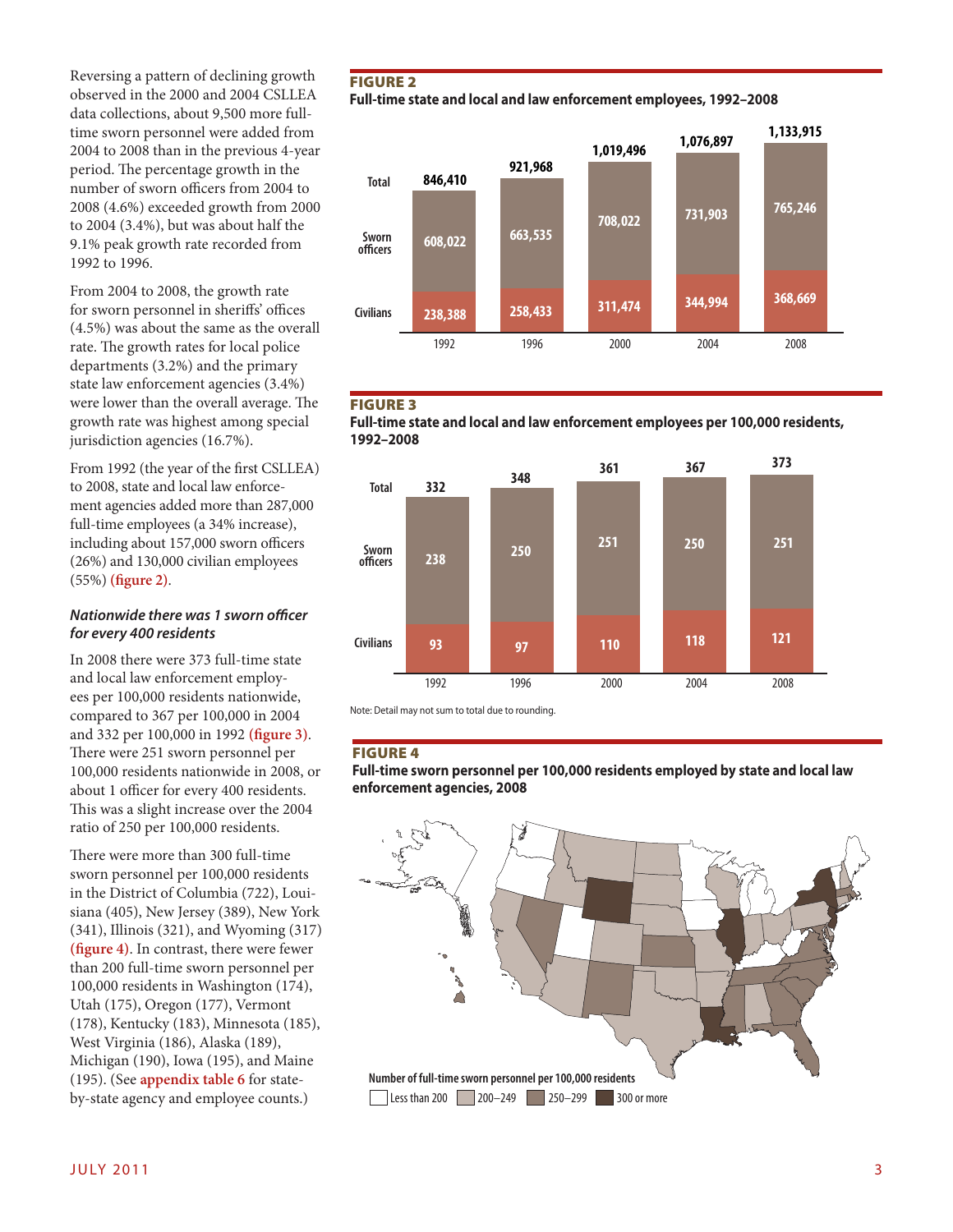#### **Local police departments**

In 2008, 12,501 local police departments in the United States employed at least one full-time officer or the equivalent in part-time officers. Nearly all (98%) were operated by a municipal government. The remainder were operated by a county, tribal, or consolidated citycounty government or served multiple jurisdictions under a regional or joint arrangement. Overall, about a third (35%) of the nearly 36,000 sub-county (municipal, township) general purpose local governments nationwide operated a local police department.

States with the largest numbers of local police departments were Pennsylvania (965), Texas (788), Illinois (701), Ohio (678), New Jersey (476), Michigan (455), Missouri (430), and Wisconsin (429). States with the fewest were Hawaii (4), Delaware (36), Nevada (38), Rhode Island (39), and Alaska (42). (See **appendix table 7** for state-by-state agency and employee counts.)

#### *Although most local police departments were small, most local police officers worked for larger agencies*

More than half of local police departments employed fewer than 10 full-time officers, and the overall median size was 8 full-time officers **(table 3)**. Although departments with fewer than 10 full-time officers comprised 53% of all agencies, they employed just 6% of all officers **(appendix table 3)**. A total of 638 (5%) of local police departments employed 100 or more full-time sworn personnel. These agencies employed 61% of all local police officers.

#### *About 14,000 local police officers were added nationwide from 2004 to 2008, compared to about 6,000 in the previous 4-year period*

From 2004 to 2008, the total number of full-time local police employees increased by 20,000 (3.5%) to about 593,000 **(figure 5)**. The number of full-time sworn personnel increased by 14,000 (3.2%) to about 461,000 during this period. The number of civilian employees rose by 6,000 (4.6%) to about 132,000.

#### *From 2004 to 2008, the number of local police officers fell by 36% in Detroit and by 23% in Memphis*

During 2008 the New York City Police Department (NYPD), with 36,023 full-time officers, remained the largest local police department in the United States **(appendix table 8)**. The NYPD employed nearly 3 times as many sworn personnel as the next largest agency the Chicago Police Department (13,354 officers). The other three local police departments that employed 5,000 or more officers during 2008 were in Los Angeles (9,727 officers), Philadelphia (6,624), and Houston (5,053).

From 2004 to 2008, 15 of the 50 largest local police departments experienced a decrease in number of officers employed, compared to 20 of 50 between 2000 and 2004. The decline was small for some departments, such as the NYPD, which had 95 (0.3%) fewer officers in 2008 than 2004. In other departments, the loss was more substantial. Four of the 50 largest departments experienced a drop of more than 10% in the number of full-time officers from 2004 to 2008:

- Detroit Police (down 35.9%)
- Memphis Police (down 23.2%)
- New Orleans Police (down 13.4%)
- San Francisco Police (down 10.5%).

#### Table 3

#### **Full-time local police employees, by size of agency, 2008**

|                        |          |              | <b>Full-time employees</b> |          |
|------------------------|----------|--------------|----------------------------|----------|
| Size of agency*        | Agencies | <b>Total</b> | Sworn                      | Nonsworn |
| All agencies           | 12,501   | 593,013      | 461,063                    | 131,950  |
| 1.000 or more officers | 49       | 194,829      | 150,444                    | 44,385   |
| 500-999                | 43       | 39,447       | 29,985                     | 9,462    |
| 250-499                | 101      | 47,910       | 36,021                     | 11,889   |
| 100-249                | 445      | 85,345       | 64,939                     | 20,406   |
| $50 - 99$              | 815      | 72,701       | 56,060                     | 16,641   |
| $25 - 49$              | 1,543    | 67.743       | 53,465                     | 14,278   |
| $10 - 24$              | 2,846    | 55,476       | 44,520                     | 10,956   |
| $5 - 9$                | 2,493    | 19,687       | 16,582                     | 3,105    |
| $2 - 4$                | 2,637    | 8,405        | 7,694                      | 711      |
| $0 - 1$                | 1,529    | 1,470        | 1,353                      | 117      |

Note: Excludes agencies employing less than one full-time officer or the equivalent in part-time officers.

\*Based on number of full-time sworn personnel.

#### **FIGURE 5**

#### **Full-time employees in local police departments, 1992–2008**

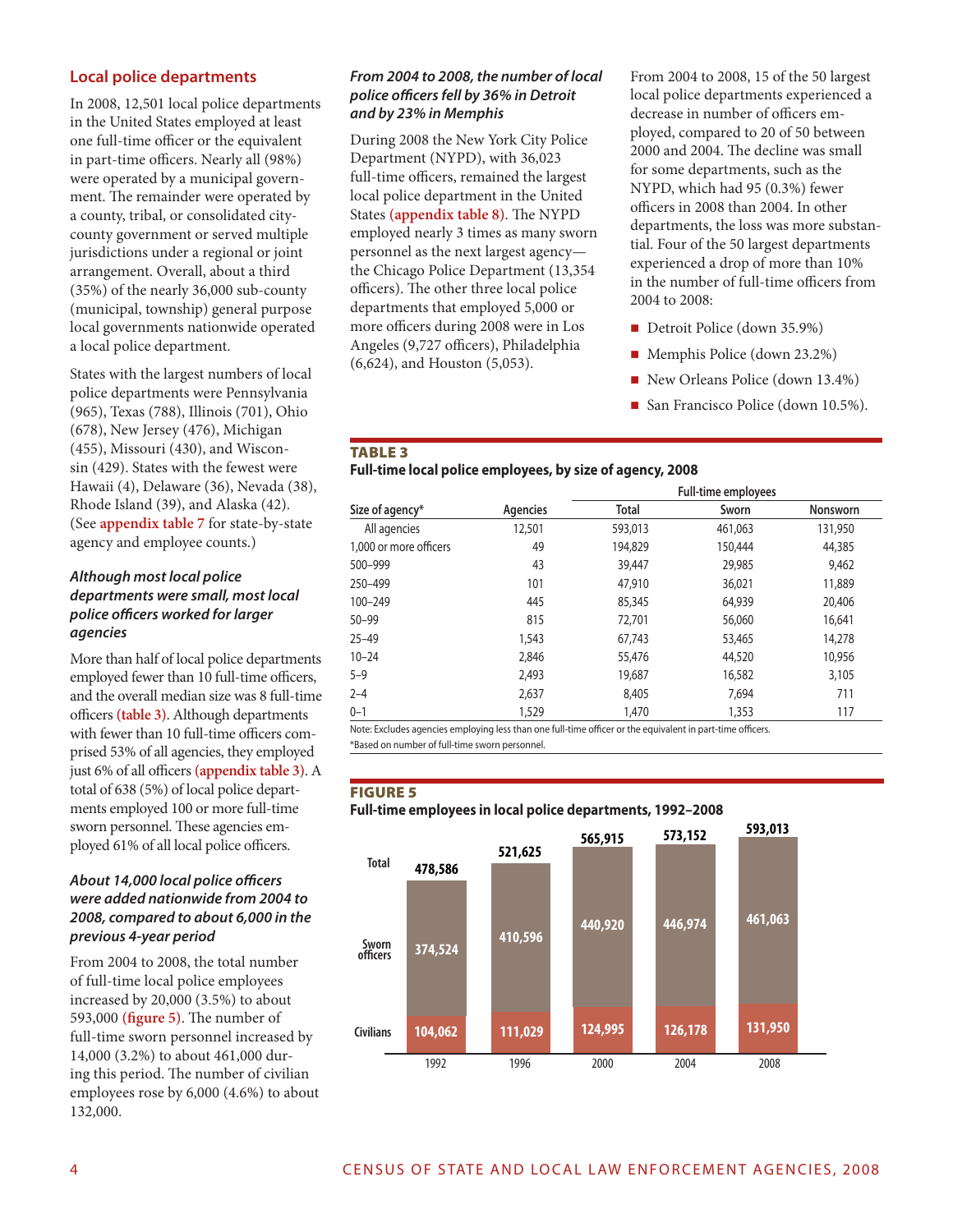#### *Ten local police departments had a double-digit percentage increase in number of officers from 2004 to 2008*

Among the 50 largest local police departments, 35 employed more fulltime officers in 2008 than in 2004. The departments serving the following jurisdictions reported a double-digit increase:

- Phoenix, Arizona (up  $18.5\%$ )
- Prince George's County, Maryland (up 17.4%)
- Dallas, Texas (up 15.5%)
- Montgomery County, Maryland (up 15.2%)
- Fort Worth, Texas (up 14.0%)
- DeKalb County, Georgia (up 13.1%)
- Charlotte-Mecklenburg County, North Carolina (up 12.7%)
- Austin, Texas (up 11.2%)
- Boston, Massachusetts (up 11.2%)
- Las Vegas-Clark County, Nevada (up 10.0%).

#### *About half of the 50 largest departments had fewer officers per 100,000 residents in 2008 than 2004*

In 2008, the Washington, D.C. Metropolitan Police continued to have the highest ratio of full-time officers (634 officers per 100,000 residents), but this was an 3% decrease from 2004. Despite a 13% reduction in officers since 2004, the New Orleans Police had the seventh highest ratio of officers to residents at 423 per 100,000. This ratio was 19% higher than in 2004 as the city's population (although growing since 2007) remained well below the levels that existed prior to Hurricane Katrina in August 2005.

Other large local police departments with more than 400 officers per 100,000 residents during 2008 included those in Chicago (472), Newark (472), Baltimore (469), Philadelphia (430), and New York (432). The lowest ratios among the 50 largest departments were in Montgomery County (Maryland) (129), Fairfax County (Virginia) (144), San Jose (146), San Antonio (150), and DeKalb County (Georgia) (168). Overall, 24 of the 50 largest local police departments had fewer officers per 100,000 residents in 2008 than in 2004.

#### **Sheriffs' offices**

The office of sheriff exists in nearly every county and independent city in the United States with a total of 3,085 offices nationwide. A total of 3,063 sheriffs' offices employed at least one full-time sworn officer or the equivalent in part-time officers during 2008. (Note: Some sheriffs' offices that have been involved in consolidations of county and municipal governmental functions are classified as local police in the CSLLEA.) States with the most sheriffs' offices were Texas (254), Georgia (159), Kentucky (120), Missouri (114), Kansas (104), Illinois (102), and North Carolina (100). (See **appendix table 9** for state-by-state agency and employee counts).

Alaska, Connecticut, Hawaii, and Rhode Island do not have any local sheriffs' offices. In those four states the court related duties typically performed by local sheriffs' offices are the responsibility of state agencies. The District of Columbia also does not have a sheriffs' office, where such duties are performed by the U.S. Marshals Service.

#### *Nearly all sheriffs' offices performed law enforcement and court-related functions; about 3 in 4 operated at least one jail*

Nearly all (96%) sheriffs' offices performed traditional law enforcement functions such as providing patrol services, responding to citizen calls for service, and enforcing traffic laws. A similar percentage performed courtrelated duties such as serving process (98%) and providing court security (96%). In addition, 75% of sheriffs' offices were responsible for operating at least one jail.

Nationwide, sheriffs' offices had the equivalent of 59% of their full-time sworn personnel assigned to law enforcement operations, 23% to jail operations, 12% to court operations, and 6% to other duty areas. (Note: The CSLLEA counts all personnel with general arrest powers as sworn officers regardless of duty area.)

#### *Nearly 400 sheriffs' offices employed 100 or more full-time sworn personnel*

In 2008, 13 sheriffs' offices employed 1,000 or more full-time sworn officers, accounting for 18% of the full-time sworn personnel employed by sheriffs' offices nationwide **(table 4** and **appendix table 4)**. A total of 378 (12%) sheriffs' offices employed at least 100 officers, accounting for 66% of sworn personnel.

#### **TABLE 4**

#### **Full-time sheriffs' employees, by size of agency, 2008**

|                        |                 | <b>Full-time employees</b> |         |                 |
|------------------------|-----------------|----------------------------|---------|-----------------|
| Size of agency*        | <b>Agencies</b> | <b>Total</b>               | Sworn   | <b>Nonsworn</b> |
| All agencies           | 3,063           | 353,461                    | 182,979 | 170,482         |
| 1.000 or more officers | 13              | 59,981                     | 32,897  | 27,084          |
| 500-999                | 27              | 34,348                     | 17,184  | 17,164          |
| 250-499                | 98              | 64.704                     | 34,743  | 29,961          |
| 100-249                | 240             | 68,265                     | 36,085  | 32,180          |
| $50 - 99$              | 327             | 44.772                     | 23,037  | 21,735          |
| $25 - 49$              | 573             | 40,988                     | 20,084  | 20,904          |
| $10 - 24$              | 910             | 30,121                     | 14,196  | 15,925          |
| $5 - 9$                | 569             | 8,485                      | 3,901   | 4,584           |
| $2 - 4$                | 261             | 1,615                      | 822     | 793             |
| $0 - 1$                | 45              | 182                        | 30      | 152             |

Note: Excludes agencies employing less than one full-time officer or the equivalent in part-time officers. \*Based on number of full-time sworn personnel.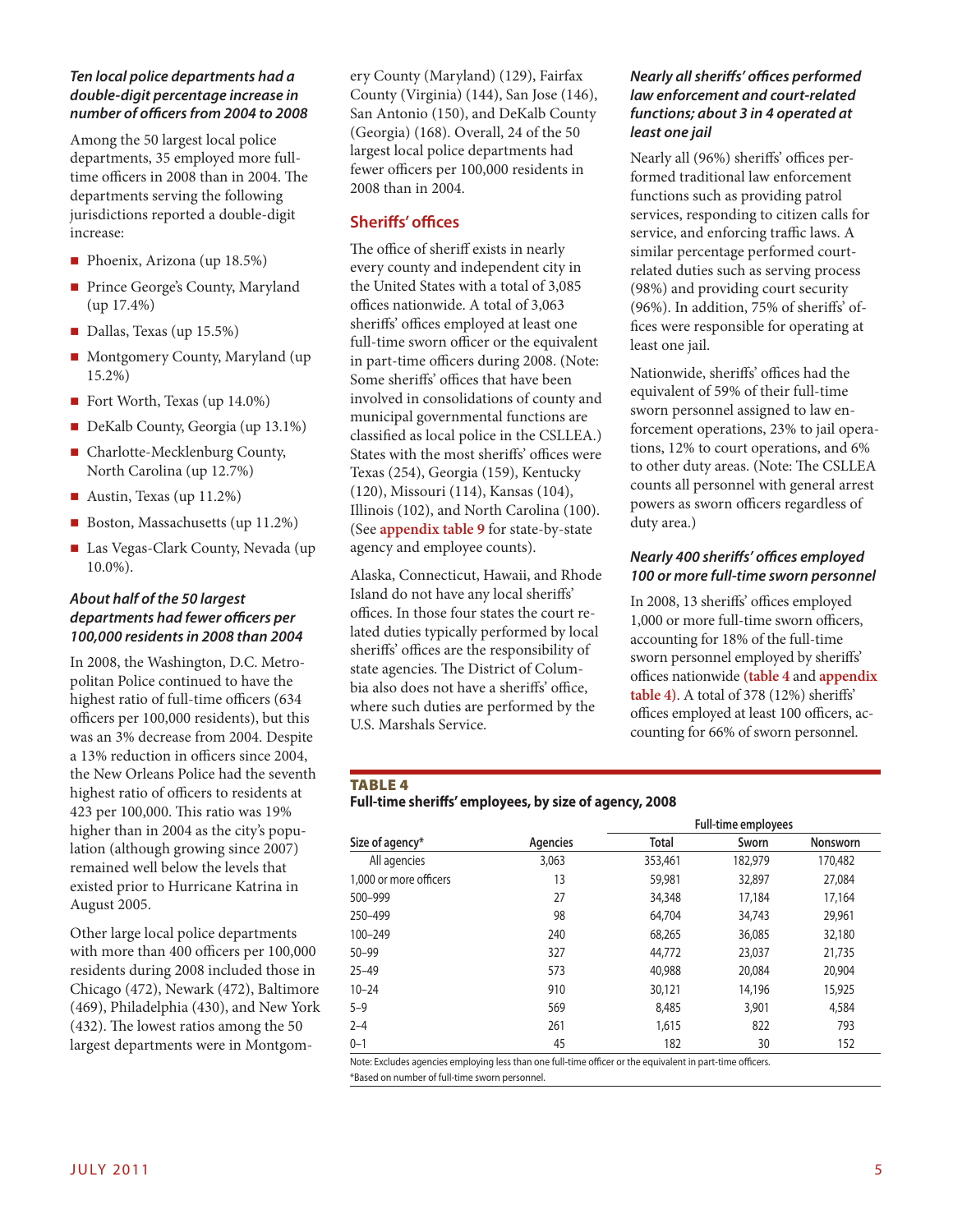While more than half of local police departments employed fewer than 10 full-time officers in 2008, less than a third (29%) of sheriffs' offices were this small. The median staffing level of sheriffs' offices was 18 full-time sworn personnel.

#### *Sheriffs' offices added more than twice as many civilian employees as sworn ones from 2004 to 2008*

From 2004 to 2008, total full-time staff in sheriffs' offices increased by 27,000 employees (8.2%) to about 353,000 **(figure 6)**. The number of full-time sworn personnel increased by 8,000 (4.5%) to about 183,000 during this period. The number of civilian employees rose by 19,000 (12.5%) to about 170,000.

The Los Angeles County Sheriff 's Department was the largest in the United States, employing 9,461 full-time sworn personnel **(appendix table 10)**. About a third of these officers had regularly assigned duties that included responding to citizen calls for service, with the remainder assigned to court and jail-related duties. The second largest sheriff 's office served Cook County, Illinois, with 5,655 sworn personnel. Just 4% of these officers were assigned to respond to calls.

Among the 50 largest sheriffs' offices, the percent of sworn personnel assigned to respond to calls for service ranged from 0% to 97%. All but one agency reported having at least some sworn personnel who regularly performed law enforcement duties, and all but four had sworn personnel who performed courtrelated functions. About two-thirds of the agencies employed sworn personnel who performed jail-related duties.

#### **Primary state law enforcement agencies**

The CSLLEA identifies a primary state law enforcement agency in each of the 50 states. Depending on the state, this agency may be a state police agency, highway patrol agency, or a department of public safety. The latter are often more complex organizations and may encompass several agencies or divisions. Comparisons between primary state law enforcement agencies may not always

be appropriate because of differences in organizational structure and responsibilities.

#### *From 2004 to 2008, employment by primary state law enforcement agencies rose by about 4%*

In 2008, the 50 primary state law enforcement agencies had 93,148 full-time employees, including about 61,000 fulltime sworn personnel **(table 5)**. Twenty

agencies employed 1,000 or more sworn personnel, and 35 agencies employed at least 500 full-time officers.

State agencies had 3,240 (3.6%) more employees in 2008 than in 2004. **(figure 7)** Employment of full-time sworn personnel increased by about 2,000 (3.4% change) from to 2004 to 2008. Civilian employment rose by about 1,300 (4.0% change) during this period.

#### Figure 6

**Full-time employees in sheriffs' offices, 1992–2008**



#### Table 5

**Full-time primary state law enforcement agency employees, by size of agency, 2008**

|                                                |          | <b>Full-time employees</b> |        |                 |  |
|------------------------------------------------|----------|----------------------------|--------|-----------------|--|
| Size of agency*                                | Agencies | Total                      | Sworn  | <b>Nonsworn</b> |  |
| All agencies                                   | 50       | 93,148                     | 60,772 | 32,376          |  |
| 1,000 or more officers                         | 20       | 69,616                     | 45,751 | 23,865          |  |
| 500-999                                        | 15       | 16,986                     | 10,413 | 6,573           |  |
| 250-499                                        | 10       | 5,270                      | 3,694  | 1,576           |  |
| $100 - 249$                                    |          | 1,276                      | 914    | 362             |  |
| *Based on number of full-time sworn personnel. |          |                            |        |                 |  |

#### **FIGURE 7**

**Full-time employees in primary state law enforcement agencies, 1992–2008**

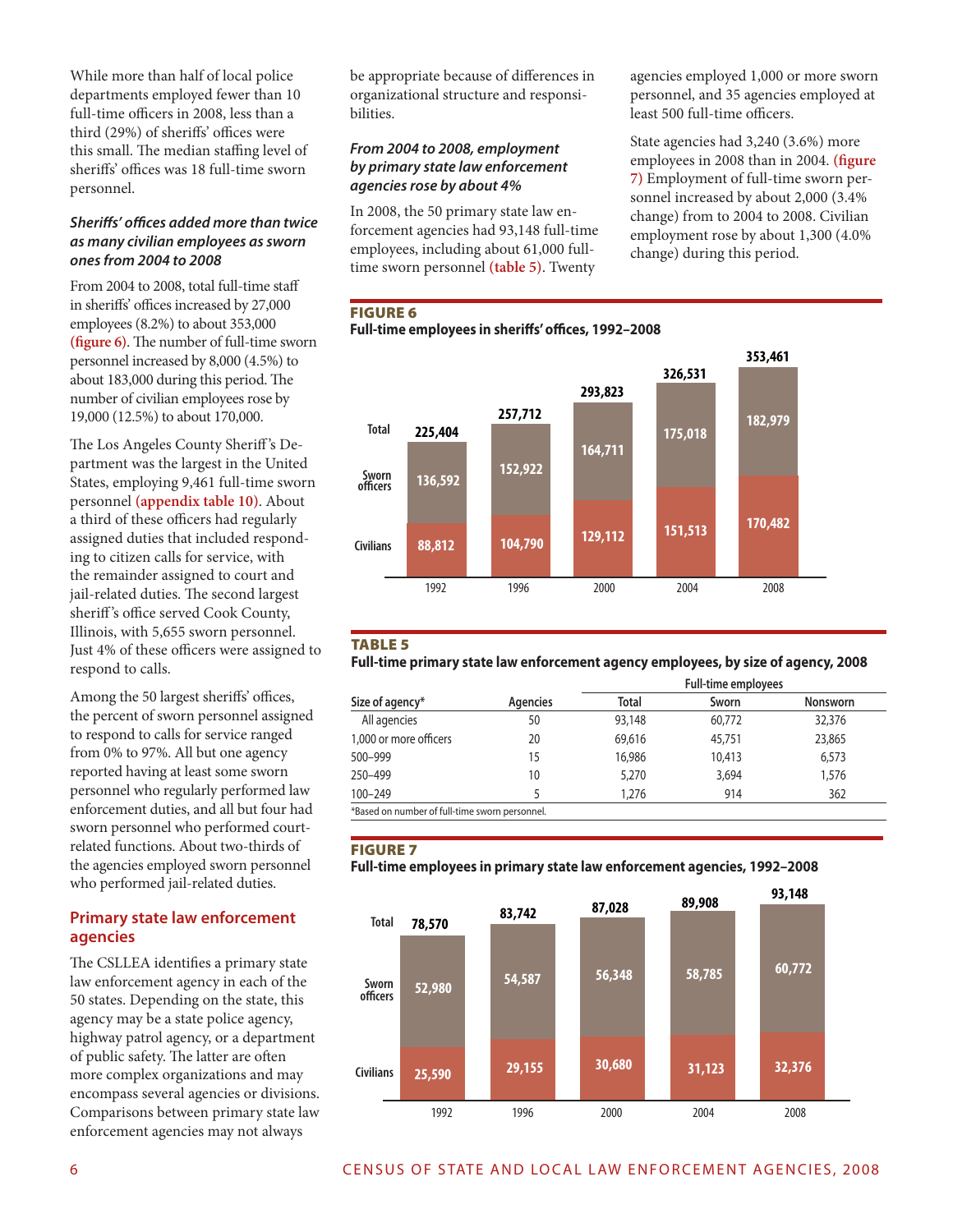#### *The California Highway Patrol was the largest state law enforcement agency*

The largest state law enforcement agency, the California Highway Patrol, had 7,202 full-time sworn personnel, followed by the New York State Police (4,847), Pennsylvania State Police (4,458), Texas Department of Public Safety (3,529), and New Jersey State Police (3,053) **(table 6)**.

Five agencies had fewer than 250 fulltime sworn personnel: the North Dakota Highway Patrol (139), South Dakota Highway Patrol (152), Rhode Island State Police (201), Wyoming Highway Patrol (204), and Montana Highway Patrol (218).

The Delaware State Police (75) had the largest number of full-time officers per 100,000 residents, followed by the Vermont State Police (49) and the Alaska State Troopers (40). The Wisconsin State Patrol (9), Florida Highway Patrol (9), and Minnesota State Patrol (10) had the smallest numbers of full-time officers per 100,000 residents.

From 2004 to 2008, 30 of the 50 primary state law enforcement agencies increased the number of full-time sworn personnel they employed. Three agencies increased their number of full-time sworn personnel by more than 20%: the South Carolina Highway Patrol (up 23.2%), the New Hampshire State Police (up 21.1%), and the North Carolina State Highway Patrol (up 20.4%). The largest decreases in the number of full-time sworn personnel were reported by the Utah Department of Public Safety (down 11.7%), the Maryland State Police (down 9.8%), and the Idaho State Police (down 8.3%).

The ratio of full-time sworn personnel per 100,000 residents served increased in 23 agencies from 2004 to 2008. The largest increases of officers per 100,000 residents were reported by the New Hampshire State Police (up 18.4%), the Iowa Department of Public Safety (up 17.6%), and the Louisiana State Police (up 15.3%). The largest decreases were reported by the Utah Department of Public Safety (down 21.0%), the Idaho State Police (down 16.5%), and the Georgia Department of Public Safety (down 13.2%).

#### TABLE<sub>6</sub>

#### **Primary state law enforcement agency full-time sworn personnel, 2008**

| Agency                                                                                                            | <b>Total</b> | Percent change<br>from 2004 | Per 100,000<br>residents | Percent change<br>from 2004 |
|-------------------------------------------------------------------------------------------------------------------|--------------|-----------------------------|--------------------------|-----------------------------|
| U.S. total                                                                                                        | 60,772       | 3.4%                        | 20                       | $-0.5%$                     |
| Alabama Dept. of Public Safety                                                                                    | 763          | 9.2%                        | 16                       | 5.3%                        |
| Alaska State Troopers                                                                                             | 274          | $-5.2$                      | 40                       | $-8.8$                      |
| Arizona Dept. of Public Safety                                                                                    | 1,244        | 10.6                        | 19                       | $-2.0$                      |
| Arkansas State Police                                                                                             | 525          | 3.3                         | 18                       | $-1.0$                      |
| California Highway Patrol                                                                                         | 7,202        | 1.7                         | 20                       | $-1.2$                      |
| Colorado State Police                                                                                             | 742          | 9.0                         | 15                       | 1.5                         |
| <b>Connecticut State Police</b>                                                                                   | 1.227        | 6.5                         | 35                       | 5.6                         |
| Delaware State Police                                                                                             | 658          | 2.5                         | 75                       | $-3.3$                      |
| Florida Highway Patrol                                                                                            | 1,606        | $-2.9$                      | 9                        | $-8.4$                      |
| Georgia Dept. of Public Safety                                                                                    | 1,048        | $-5.6$                      | 11                       | $-13.2$                     |
| Hawaii Dept. of Public Safety*                                                                                    | 290          | 18.9                        | 23                       | 15.6                        |
| <b>Idaho State Police</b>                                                                                         | 264          | $-8.3$                      | 17                       | $-16.5$                     |
| Illinois State Police                                                                                             | 2,105        | 4.8                         | 16                       | 3.2                         |
| Indiana State Police                                                                                              | 1,315        | 13.6                        | 21                       | 10.5                        |
| Iowa Dept. of Public Safety                                                                                       | 669          | 19.7                        | 22                       | 17.6                        |
| Kansas Highway Patrol                                                                                             | 525          | $-3.0$                      | 19                       | $-5.3$                      |
| Kentucky State Police                                                                                             | 882          | $-5.8$                      | 21                       | $-8.8$                      |
| Louisiana State Police                                                                                            | 1,215        | 14.3                        | 27                       | 15.3                        |
| Maine State Police                                                                                                | 334          | $-1.2$                      | 25                       | $-2.0$                      |
| Maryland State Police                                                                                             | 1,440        | $-9.8$                      | 25                       | $-11.6$                     |
| <b>Massachusetts State Police</b>                                                                                 | 2,310        | 5.0                         | 35                       | 3.5                         |
| Michigan State Police                                                                                             | 1,732        | $-7.0$                      | 17                       | $-6.2$                      |
| Minnesota State Patrol                                                                                            | 530          | $-2.6$                      | 10 <sup>1</sup>          | $-5.4$                      |
| Mississippi Highway Safety Patrol                                                                                 | 594          | 11.0                        | 20                       | 9.0                         |
| Missouri State Highway Patrol                                                                                     | 1,028        | $-6.3$                      | 17                       | $-9.4$                      |
| Montana Highway Patrol                                                                                            | 218          | 5.8                         | 23                       | 1.2                         |
| Nebraska State Patrol                                                                                             | 491          | $-2.4$                      | 28                       | $-4.6$                      |
| Nevada Highway Patrol                                                                                             | 417          | $-1.0$                      | 16                       | $-11.8$                     |
| New Hampshire State Police                                                                                        | 350          | 21.1                        | 26                       | 18.4                        |
| New Jersey State Police                                                                                           | 3,053        | 10.3                        | 35                       | 9.6                         |
| New Mexico State Police                                                                                           | 528          | $-6.7$                      | 27                       | $-11.2$                     |
| New York State Police                                                                                             | 4,847        | 3.9                         | 25                       | 3.0                         |
| North Carolina State Highway Patrol                                                                               | 1,827        | 20.4                        | 20                       | 11.1                        |
| North Dakota Highway Patrol                                                                                       | 139          | 3.0                         | 22                       | 2.1                         |
| Ohio State Highway Patrol                                                                                         | 1,560        | 3.9                         | 14                       | 3.3                         |
| Oklahoma Dept. of Public Safety                                                                                   | 825          | 2.1                         | 23                       | $-1.5$                      |
| Oregon State Police                                                                                               | 596          | $-4.0$                      | 16                       | $-9.3$                      |
| Pennsylvania State Police                                                                                         | 4,458        | 6.1                         | 35                       | 4.6                         |
| Rhode Island State Police                                                                                         | 201          | 5.8                         | 19                       | 7.6                         |
| South Carolina Highway Patrol                                                                                     | 967          | 23.2                        | 21                       | 14.9                        |
| South Dakota Highway Patrol                                                                                       | 152          | $-1.3$                      | 19                       | $-5.0$                      |
| Tennessee Dept. of Safety                                                                                         | 942          | $-3.1$                      | 15                       | $-8.1$                      |
| Texas Dept. of Public Safety                                                                                      | 3,529        | 2.7                         | 15                       | $-5.3$                      |
| Utah Dept. of Public Safety                                                                                       | 475          | $-11.7$                     | 17                       | $-21.0$                     |
| <b>Vermont State Police</b>                                                                                       | 307          | $-5.5$                      | 49                       | $-6.0$                      |
| Virginia State Police                                                                                             | 1,873        | 0.2                         | 24                       | $-4.0$                      |
| Washington State Police                                                                                           | 1,132        | 6.9                         | 17                       | 0.7                         |
| West Virginia State Police                                                                                        | 667          | 4.1                         | 37                       | 3.4                         |
| <b>Wisconsin State Patrol</b>                                                                                     | 492          | $-3.5$                      | 9                        | $-5.5$                      |
| Wyoming Highway Patrol                                                                                            | 204          | 8.5                         | 38                       | 2.4                         |
| *The Hawaii Department of Public Safety was previously classified in the CSLLEA as a special iurisdiction agency. |              |                             |                          |                             |

JULY 2011  $\overline{a}$  2011  $\overline{a}$  2011  $\overline{a}$  2011  $\overline{a}$  2011  $\overline{a}$  2011  $\overline{a}$  2011  $\overline{a}$  2011  $\overline{a}$  2011  $\overline{a}$  2011  $\overline{a}$  2011  $\overline{a}$  2011  $\overline{a}$  2011  $\overline{a}$  2011  $\overline{a}$  2011  $\overline{a}$  2011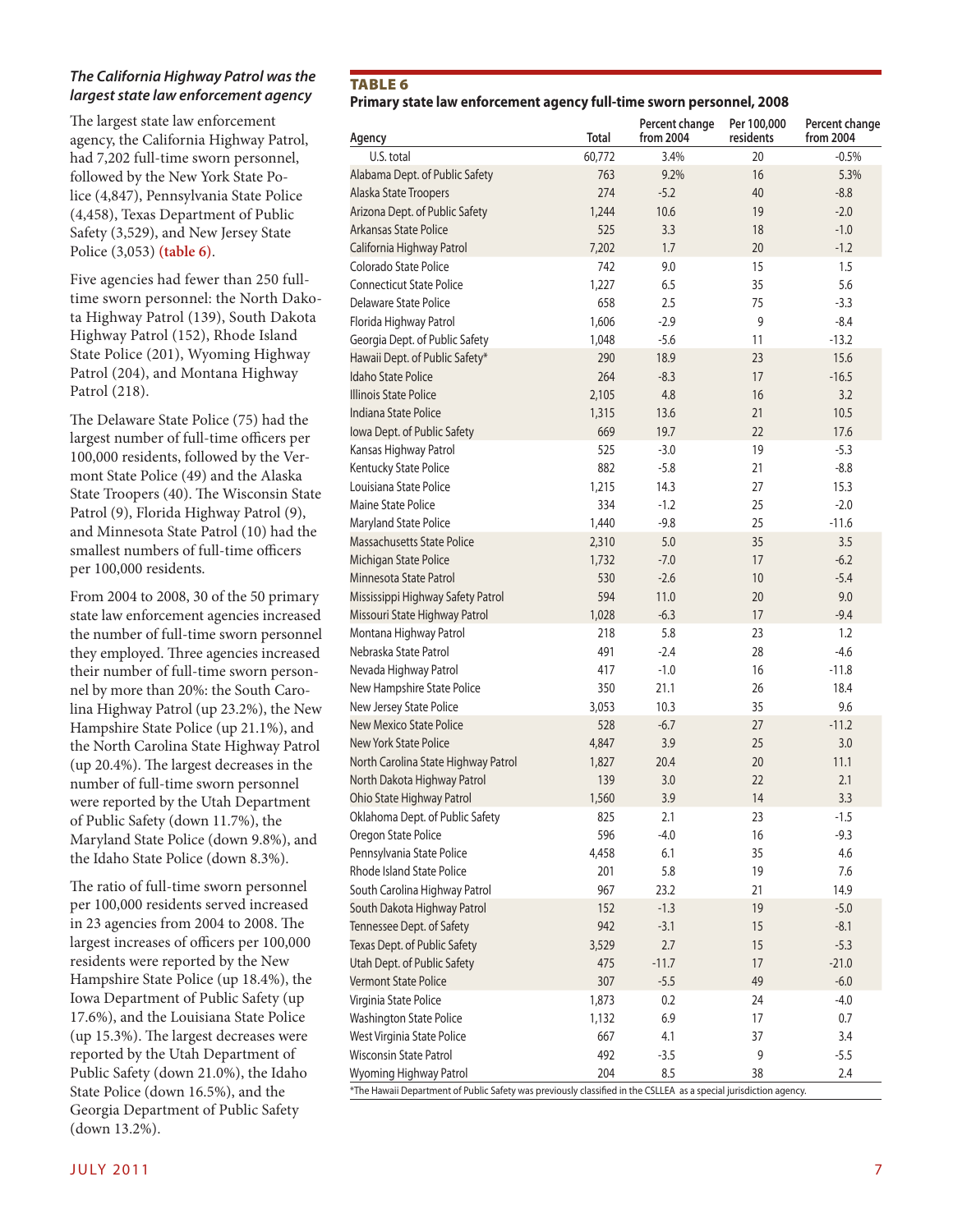#### **Special jurisdiction law enforcement agencies**

More than 1,700 state and local law enforcement agencies served a special geographic jurisdiction, or had special enforcement or investigative responsibilities during 2008. These agencies employed about 90,000 persons full time, including 57,000 sworn personnel **(table 7)**.

#### *About 11,000 full-time sworn personnel were employed at 4-year public universities and colleges*

More than two-thirds of special jurisdiction law enforcement agencies served public buildings and facilities, employing more than 21,000 sworn personnel. Within this group were more than 500 campus police departments serving 4-year public institutions. These agencies employed about 11,000 full-time sworn officers. Another 253 campus police agencies served 2-year public colleges, employing more than 2,600 full-time sworn personnel. Additionally, 18 agencies, employing more than 700 full-time officers, served medical campuses.

#### **TABLE 7**

#### **Special jurisdiction law enforcement agencies and full-time sworn personnel, by type of jurisdiction, 2008**

| <b>Total</b><br>1,733<br>56,968<br>Public buildings/facilities<br>1,126<br>21,418<br>4-year university/college<br>508<br>10,916<br>Public school district<br>250<br>4,764<br>253<br>2-year college<br>2,648<br>State government buildings<br>29<br>1,138<br>Medical school/campus<br>18<br>747<br>Public hospital/health facility<br>715<br>48<br>250<br>Public housing<br>13<br>Other state-owned facilities<br>$\overline{7}$<br>240<br>Natural resources<br>246<br>14,571<br>Fish and wildlife conservation laws<br>56<br>5,515<br>Parks and recreational areas<br>124<br>4,989<br>Multi-function natural resources<br>16<br>2,926<br><b>Boating laws</b><br>10<br>461<br>Environmental laws<br>$\overline{7}$<br>368<br>18<br>Water resources<br>185<br>9<br>65<br>Forest resources<br>Levee district<br>6<br>62<br>Transportation systems/facilities<br>167<br>11,508<br>3,555<br>Airports<br>103<br>3,214<br>Mass transit system/railroad<br>18<br>5<br>Transportation-multiple types<br>2,000<br>Commercial vehicles<br>12<br>1,320<br>Harbor/port facilities<br>25<br>876<br>Bridges/tunnels<br>543<br>4 |  |
|------------------------------------------------------------------------------------------------------------------------------------------------------------------------------------------------------------------------------------------------------------------------------------------------------------------------------------------------------------------------------------------------------------------------------------------------------------------------------------------------------------------------------------------------------------------------------------------------------------------------------------------------------------------------------------------------------------------------------------------------------------------------------------------------------------------------------------------------------------------------------------------------------------------------------------------------------------------------------------------------------------------------------------------------------------------------------------------------------------------|--|
|                                                                                                                                                                                                                                                                                                                                                                                                                                                                                                                                                                                                                                                                                                                                                                                                                                                                                                                                                                                                                                                                                                                  |  |
|                                                                                                                                                                                                                                                                                                                                                                                                                                                                                                                                                                                                                                                                                                                                                                                                                                                                                                                                                                                                                                                                                                                  |  |
|                                                                                                                                                                                                                                                                                                                                                                                                                                                                                                                                                                                                                                                                                                                                                                                                                                                                                                                                                                                                                                                                                                                  |  |
|                                                                                                                                                                                                                                                                                                                                                                                                                                                                                                                                                                                                                                                                                                                                                                                                                                                                                                                                                                                                                                                                                                                  |  |
|                                                                                                                                                                                                                                                                                                                                                                                                                                                                                                                                                                                                                                                                                                                                                                                                                                                                                                                                                                                                                                                                                                                  |  |
|                                                                                                                                                                                                                                                                                                                                                                                                                                                                                                                                                                                                                                                                                                                                                                                                                                                                                                                                                                                                                                                                                                                  |  |
|                                                                                                                                                                                                                                                                                                                                                                                                                                                                                                                                                                                                                                                                                                                                                                                                                                                                                                                                                                                                                                                                                                                  |  |
|                                                                                                                                                                                                                                                                                                                                                                                                                                                                                                                                                                                                                                                                                                                                                                                                                                                                                                                                                                                                                                                                                                                  |  |
|                                                                                                                                                                                                                                                                                                                                                                                                                                                                                                                                                                                                                                                                                                                                                                                                                                                                                                                                                                                                                                                                                                                  |  |
|                                                                                                                                                                                                                                                                                                                                                                                                                                                                                                                                                                                                                                                                                                                                                                                                                                                                                                                                                                                                                                                                                                                  |  |
|                                                                                                                                                                                                                                                                                                                                                                                                                                                                                                                                                                                                                                                                                                                                                                                                                                                                                                                                                                                                                                                                                                                  |  |
|                                                                                                                                                                                                                                                                                                                                                                                                                                                                                                                                                                                                                                                                                                                                                                                                                                                                                                                                                                                                                                                                                                                  |  |
|                                                                                                                                                                                                                                                                                                                                                                                                                                                                                                                                                                                                                                                                                                                                                                                                                                                                                                                                                                                                                                                                                                                  |  |
|                                                                                                                                                                                                                                                                                                                                                                                                                                                                                                                                                                                                                                                                                                                                                                                                                                                                                                                                                                                                                                                                                                                  |  |
|                                                                                                                                                                                                                                                                                                                                                                                                                                                                                                                                                                                                                                                                                                                                                                                                                                                                                                                                                                                                                                                                                                                  |  |
|                                                                                                                                                                                                                                                                                                                                                                                                                                                                                                                                                                                                                                                                                                                                                                                                                                                                                                                                                                                                                                                                                                                  |  |
|                                                                                                                                                                                                                                                                                                                                                                                                                                                                                                                                                                                                                                                                                                                                                                                                                                                                                                                                                                                                                                                                                                                  |  |
|                                                                                                                                                                                                                                                                                                                                                                                                                                                                                                                                                                                                                                                                                                                                                                                                                                                                                                                                                                                                                                                                                                                  |  |
|                                                                                                                                                                                                                                                                                                                                                                                                                                                                                                                                                                                                                                                                                                                                                                                                                                                                                                                                                                                                                                                                                                                  |  |
|                                                                                                                                                                                                                                                                                                                                                                                                                                                                                                                                                                                                                                                                                                                                                                                                                                                                                                                                                                                                                                                                                                                  |  |
|                                                                                                                                                                                                                                                                                                                                                                                                                                                                                                                                                                                                                                                                                                                                                                                                                                                                                                                                                                                                                                                                                                                  |  |
|                                                                                                                                                                                                                                                                                                                                                                                                                                                                                                                                                                                                                                                                                                                                                                                                                                                                                                                                                                                                                                                                                                                  |  |
|                                                                                                                                                                                                                                                                                                                                                                                                                                                                                                                                                                                                                                                                                                                                                                                                                                                                                                                                                                                                                                                                                                                  |  |
|                                                                                                                                                                                                                                                                                                                                                                                                                                                                                                                                                                                                                                                                                                                                                                                                                                                                                                                                                                                                                                                                                                                  |  |
|                                                                                                                                                                                                                                                                                                                                                                                                                                                                                                                                                                                                                                                                                                                                                                                                                                                                                                                                                                                                                                                                                                                  |  |
|                                                                                                                                                                                                                                                                                                                                                                                                                                                                                                                                                                                                                                                                                                                                                                                                                                                                                                                                                                                                                                                                                                                  |  |
| <b>Criminal investigations</b><br>140<br>7,310                                                                                                                                                                                                                                                                                                                                                                                                                                                                                                                                                                                                                                                                                                                                                                                                                                                                                                                                                                                                                                                                   |  |
| State bureau of investigation<br>22<br>3,527                                                                                                                                                                                                                                                                                                                                                                                                                                                                                                                                                                                                                                                                                                                                                                                                                                                                                                                                                                                                                                                                     |  |
| County/city investigations<br>66<br>2,006                                                                                                                                                                                                                                                                                                                                                                                                                                                                                                                                                                                                                                                                                                                                                                                                                                                                                                                                                                                                                                                                        |  |
| Fraud investigations<br>13<br>636                                                                                                                                                                                                                                                                                                                                                                                                                                                                                                                                                                                                                                                                                                                                                                                                                                                                                                                                                                                                                                                                                |  |
| Fire marshal/arson investigations<br>21<br>478                                                                                                                                                                                                                                                                                                                                                                                                                                                                                                                                                                                                                                                                                                                                                                                                                                                                                                                                                                                                                                                                   |  |
| Tax/revenue enforcement<br>6<br>177                                                                                                                                                                                                                                                                                                                                                                                                                                                                                                                                                                                                                                                                                                                                                                                                                                                                                                                                                                                                                                                                              |  |
| 486<br>Other/multiple types<br>12                                                                                                                                                                                                                                                                                                                                                                                                                                                                                                                                                                                                                                                                                                                                                                                                                                                                                                                                                                                                                                                                                |  |
| Special enforcement<br>54<br>2,161                                                                                                                                                                                                                                                                                                                                                                                                                                                                                                                                                                                                                                                                                                                                                                                                                                                                                                                                                                                                                                                                               |  |
| Alcohol/tobacco laws<br>22<br>1,280                                                                                                                                                                                                                                                                                                                                                                                                                                                                                                                                                                                                                                                                                                                                                                                                                                                                                                                                                                                                                                                                              |  |
| Agricultural laws<br>12<br>387                                                                                                                                                                                                                                                                                                                                                                                                                                                                                                                                                                                                                                                                                                                                                                                                                                                                                                                                                                                                                                                                                   |  |
| Narcotics laws<br>5<br>233                                                                                                                                                                                                                                                                                                                                                                                                                                                                                                                                                                                                                                                                                                                                                                                                                                                                                                                                                                                                                                                                                       |  |
| Gaming laws<br>10<br>231                                                                                                                                                                                                                                                                                                                                                                                                                                                                                                                                                                                                                                                                                                                                                                                                                                                                                                                                                                                                                                                                                         |  |
| 5<br>30<br>Racing laws                                                                                                                                                                                                                                                                                                                                                                                                                                                                                                                                                                                                                                                                                                                                                                                                                                                                                                                                                                                                                                                                                           |  |

Note: Excludes agencies employing less than one full-time officer or the equivalent in part-time officers.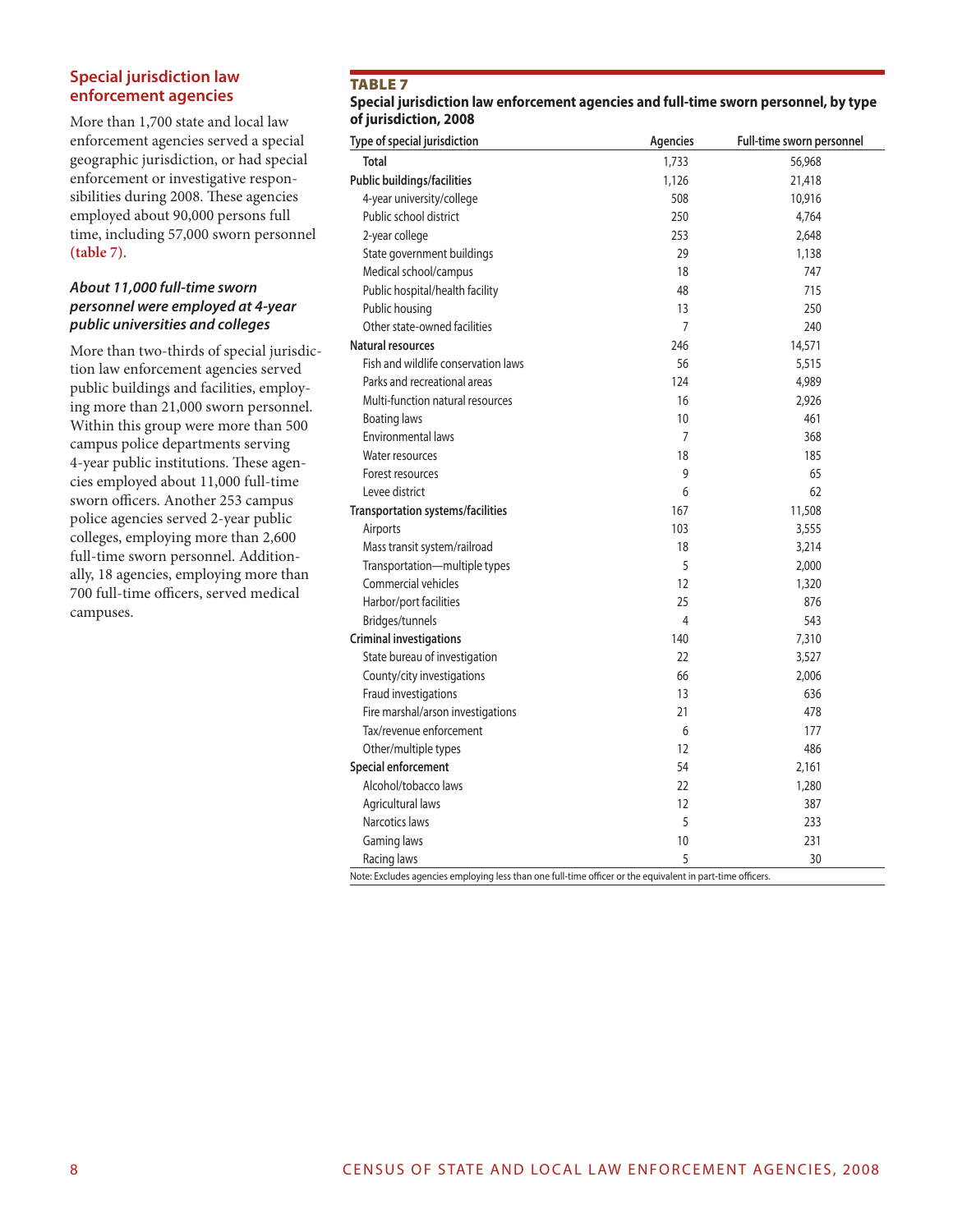The largest campus law enforcement agency serving a public institution of higher education was the Temple University Police Department in Philadelphia, which employed 125 full-time sworn personnel **(table 8)**. The next largest were at the University of Medicine & Dentistry of New Jersey (94 fulltime officers), the University of Texas Health Science Center in Houston (94), the University of Maryland-College Park (90), and the University of Florida (85). (For more information on campus law enforcement agencies including those serving private campuses and those not employing sworn personnel, see *Campus Law Enforcement Agencies, 2004-05,* BJS Web, February 2008.)

#### *A total of 250 special jurisdiction agencies served public school districts*

The 250 police departments operated by public school districts nationwide employed nearly 5,000 full-time sworn personnel. Although some large school systems, including those in New York and Chicago, obtained services from their city police departments, some of the largest systems had their own police departments with full-time sworn personnel. The largest of these in 2008 was the School District of Philadelphia which employed 450 full-time sworn officers **(table 9)**. Other large school police departments included those serving districts in Los Angeles (340 full-time officers); Miami-Dade County, Florida (210); Houston, Texas (197); Palm

Beach County, Florida (176); Clark County, Nevada (157); and Baltimore, Maryland (142).

Another 29 special jurisdiction agencies, employing more than 1,100 officers, were responsible for providing services for state government buildings. Many of these agencies use the name capitol police, reflecting the most prominent of the facilities they protect. In some states, police protection for the capitol and other state government buildings falls under the jurisdiction of a primary state law enforcement agency, such as the state police.

#### TABLE<sub>8</sub>

| Thirty largest law enforcement agencies serving public colleges |  |
|-----------------------------------------------------------------|--|
| and universities, by number of full-time sworn personnel, 2008  |  |

| <b>College or University</b>                     | Full-time sworn personnel |
|--------------------------------------------------|---------------------------|
| <b>Temple University</b>                         | 125                       |
| University of Medicine & Dentistry of New Jersey | 94                        |
| University of Texas Health Science Center        | 94                        |
| University of Maryland - College Park            | 90                        |
| University of Florida                            | 85                        |
| University of Alabama - Birmingham               | 79                        |
| City University of New York - Brooklyn College   | 79                        |
| University of Georgia                            | 78                        |
| University of Illinois at Chicago                | 74                        |
| Virginia Commonwealth University                 | 74                        |
| University of California - Berkeley              | 73                        |
| University of Pittsburgh                         | 73                        |
| State University of New York at Stony Brook      | 71                        |
| Arizona State University                         | 70                        |
| Michigan State University                        | 69                        |
| Georgia State University                         | 68                        |
| University of Central Florida                    | 64                        |
| Texas A & M University                           | 64                        |
| University of Massachusetts - Amherst            | 63                        |
| University of Mississippi Medical Center         | 63                        |
| University of Wisconsin - Madison                | 63                        |
| Florida State University                         | 62                        |
| Georgia Tech University                          | 62                        |
| Louisiana State University Police                | 62                        |
| University of Maryland - Baltimore               | 62                        |
| University of Cincinnati                         | 62                        |
| Medical University of South Carolina             | 62                        |
| University of Texas - Austin                     | 62                        |
| University of Alabama                            | 61                        |
| State University of New York at Buffalo          | 61                        |

#### **TABLE 9**

**Fifteen largest law enforcement agencies serving public school districts, by number of full-time sworn personnel, 2008**

| <b>School district</b>                       | Full-time sworn personnel |
|----------------------------------------------|---------------------------|
| School District of Philadelphia (PA)         | 450                       |
| Los Angeles (CA) Unified School District     | 340                       |
| Miami-Dade (FL) County Public Schools        | 210                       |
| Houston (TX) Independent School District     | 197                       |
| Palm Beach (FL) County School District       | 176                       |
| Clark County (NV) School District            | 157                       |
| Baltimore City (MD) Public Schools           | 142                       |
| Indianapolis (IN) Public Schools             | 90                        |
| Dallas (TX) Independent School District      | 88                        |
| DeKalb County (GA) School System             | 83                        |
| Northside (TX) Independent School District   | 83                        |
| Boston (MA) Public Schools                   | 80                        |
| San Antonio (TX) Independent School District | 71                        |
| Austin (TX) Independent School District      | 70                        |
| Detroit (MI) Public Schools                  | 60                        |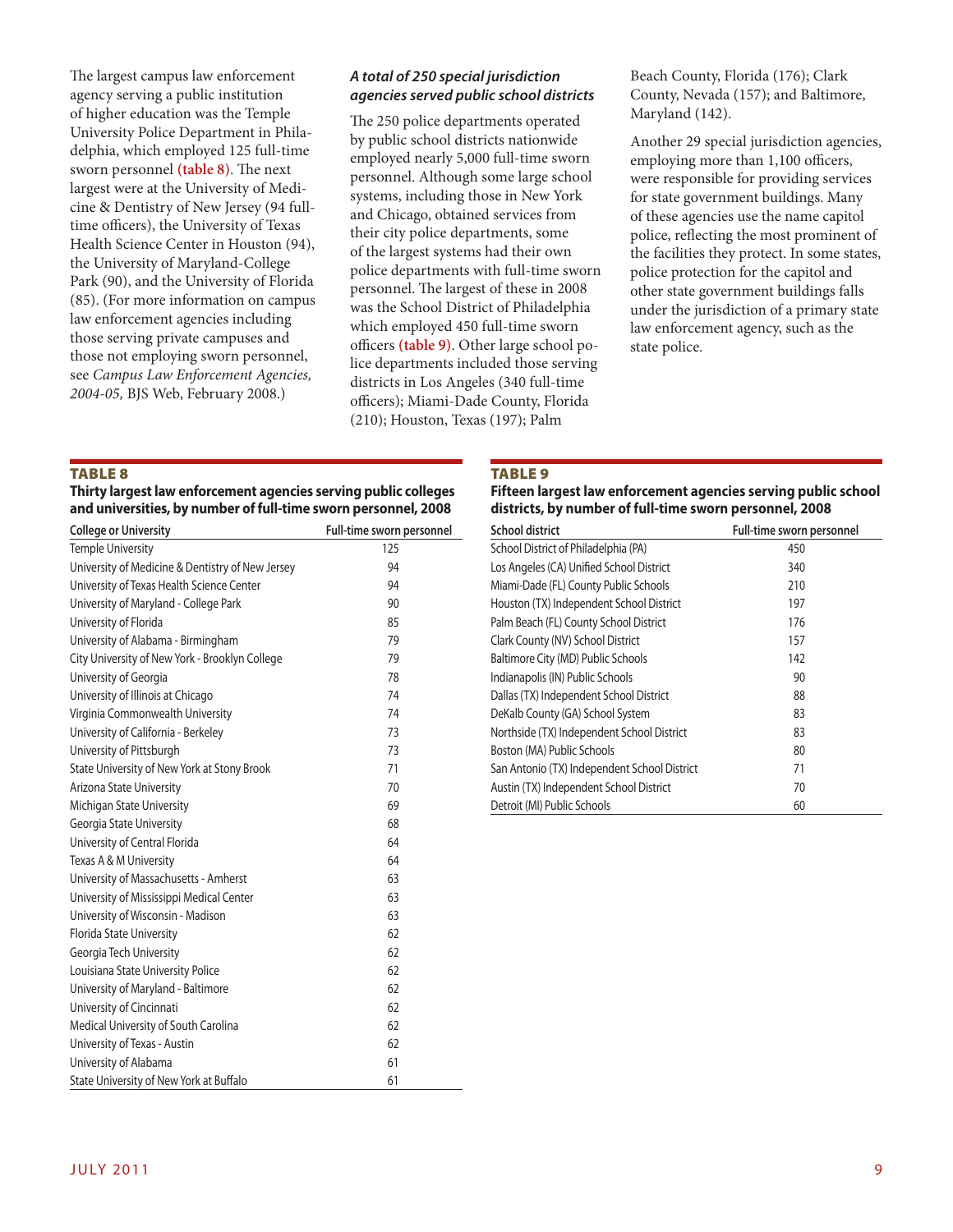#### *Nearly 15,000 full-time sworn personnel were employed in jobs related to natural resources*

After agencies serving public buildings and facilities, the next largest employer of full-time sworn personnel among special jurisdiction agencies was the group responsible for enforcing laws pertaining to natural resources. Most of these agencies enforced laws pertaining to fish and wildlife conservation, or provided law enforcement services for parks and recreation areas. Other functions included enforcing environmental pollution laws, boating laws, and protecting vital forest and water resources. Overall, these 246 agencies employed nearly 15,000 full-time sworn personnel.

Many of the largest natural resources law enforcement agencies were operated at the state level, including 28 of the 30 largest **(table 10)**. The California Department of Parks and Recreation employed the most full-time sworn personnel (645), followed by the Florida Fish and Wildlife Conservation Commission (626), Texas Parks & Wildlife Department (480), Ohio Department of Natural Resources (394), and California Department of Fish & Game (330).

The largest local-level agency in this category was operated by the New York City Department of Environmental Protection, which employed 168 full-time police officers to protect the city's watershed and water infrastructure. Many

park police agencies also existed at the local and regional levels, and 21 Native American tribes employed separate agencies with full-time sworn personnel to enforce laws pertaining to fish and wildlife conservation.

#### TABLE 10

#### **Thirty largest state and local natural resource law enforcement agencies , by number of full-time sworn personnel, 2008**

| Agency                                                      | Full-time sworn personnel |
|-------------------------------------------------------------|---------------------------|
| California Department of Parks & Recreation                 | 645                       |
| Florida Fish and Wildlife Conservation Commission           | 626                       |
| Texas Parks & Wildlife Department                           | 480                       |
| Ohio Department of Natural Resources                        | 394                       |
| California Department of Fish and Game                      | 330                       |
| New York State Department of Environmental Conservation     | 321                       |
| New York State Park Police                                  | 305                       |
| Tennessee Wildlife Resources Agency                         | 275                       |
| Maryland State Forest and Park Service                      | 261                       |
| Washington State Parks and Recreation Commission            | 250                       |
| South Carolina Department of Natural Resources              | 238                       |
| Lousiana Wildlife And Fisheries Department                  | 235                       |
| Mississippi Department of Wildlife, Fisheries & Parks       | 230                       |
| Colorado Division of Wildlife                               | 226                       |
| Maryland Natural Resources Police                           | 224                       |
| Georgia Department of Natural Resources                     | 209                       |
| North Carolina Wildlife Resources Commission                | 209                       |
| Tennessee Department of Environment & Conservation          | 209                       |
| Missouri Department of Conservation                         | 204                       |
| Indiana Department of Natural Resources                     | 201                       |
| Minnesota Department of Natural Resources                   | 200                       |
| Michigan Department of Natural Resources                    | 195                       |
| Pennsylvania Game Commission - Law Enforcement              | 191                       |
| Wisconsin Department of Natural Resources                   | 189                       |
| North Carolina Division of State Parks & Recreation         | 185                       |
| Arkansas Game And Fish Commission                           | 183                       |
| Kansas Department of Wildlife & Parks                       | 178                       |
| New York City Department of Environmental Protection Police | 168                       |
| Virginia Department Game and Inland Fisheries               | 160                       |
| New York City Parks Enforcement Patrol                      | 149                       |
|                                                             |                           |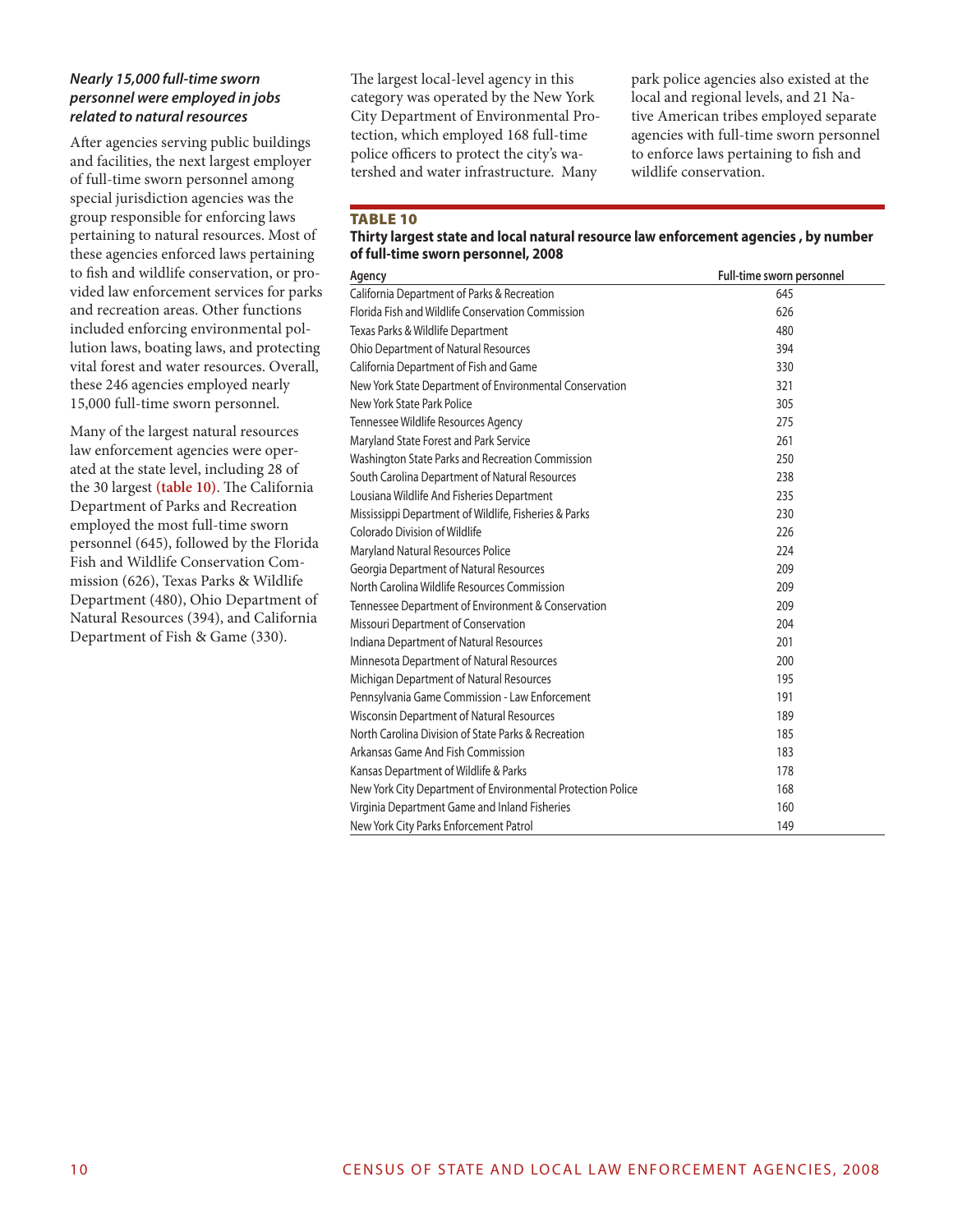#### *Agencies tasked with safeguarding transportation systems and facilities employed more than 11,000 full-time sworn personnel*

Transportation-related jurisdictions, such as mass transit systems, airports, bridges, tunnels, commercial vehicles, and port facilities, have been a major area of focus for homeland security efforts in recent years. In 2008, 167 law enforcement agencies had specific transportation-related jurisdictions and employed about 11,500 full-time sworn officers. The largest, the Port Authority of New York and New Jersey Police Department, employed 1,667 officers in 2008 **(table 11)**. The multiple jurisdictions of the Port Authority Police included LaGuardia, Kennedy, and Newark Airports, the Lincoln and Holland Tunnels, the George Washington and Staten Island Bridges, the PATH train system, the Port Authority Bus Terminal, and the Port Newark and Port Elizabeth Marine Terminals.

After the Port Authority Police, the five largest transportation-related police forces were employed by the New York State Metropolitan Transportation Authority (694 officers), Los Angeles World Airports (577), Maryland Transportation Authority (456), Washington, D.C. Metropolitan Area Transit Authority (442), and Metropolitan Atlanta Rapid Transit Authority (MARTA) (309).

Law enforcement services for some large airport and transit systems are provided by a local police department or sheriff 's office. For example, the police departments in New York City and Chicago are responsible for the subway systems in those cities. In addition, the Chicago Police also provide law enforcement services for O'Hare and Midway airports, working in conjunction with the 251 unarmed sworn officers of the Chicago Department of Aviation.

#### TABLE 11

 **Fifty largest state and local law enforcement agencies with transportation-related jurisdictions, by number of full-time sworn personnel, 2008**

| Agency                                                     | <b>Full-time sworn officers</b> |
|------------------------------------------------------------|---------------------------------|
| Port Authority of New York & New Jersey                    | 1,667                           |
| New York State Metropolitan Transportation Authority       | 694                             |
| Los Angeles World Airports                                 | 577                             |
| Maryland Transportation Authority                          | 456                             |
| Washington Metropolitan Area Transit Authority             | 442                             |
| Metropolitan Atlanta Rapid Transit Authority (MARTA)       | 309                             |
| Massachusetts Bay Transportation Authority (MBTA)          | 256                             |
| Southeastern Pennsylvania Transportation Authority (SEPTA) | 256                             |
| Chicago Department of Aviation                             | 251                             |
| Dallas/Fort Worth International Airport                    | 237                             |
| Metropolitan Washington Airports Authority                 | 206                             |
| New Jersey Transit                                         | 201                             |
| Bay Area Rapid Transit (BART)                              | 192                             |
| Harris County Metropolitan Transit Authority               | 179                             |
| Dallas Area Rapid Transit                                  | 156                             |
| Delaware River Port Authority                              | 144                             |
| Maryland Transit Administration                            | 140                             |
| Port of San Diego                                          | 139                             |
| Port of Los Angeles                                        | 133                             |
| Wayne County Airport Authority                             | 125                             |
| Port of Seattle                                            | 98                              |
| <b>Greater Cleveland Regional Transit Authority</b>        | 97                              |
| Metra (Chicago area)                                       | 96                              |
| Austin-Bergstrom International Airport                     | 91                              |
| Lambert - St. Louis International Airport                  | 89                              |
| Virginia Port Authority                                    | 88                              |
| Niagara Frontier Transportation Authority                  | 86                              |
| Minneapolis - St. Paul Metropolitan Airports Commission    | 82                              |
| Tampa International Airport                                | 80                              |
| Georgia Ports Authority                                    | 78                              |
| San Antonio International Airport                          | 66                              |
| Anchorage International Airport                            | 65                              |
| Salt Lake City International Airport                       | 65                              |
| Nashville International Airport                            | 61                              |
| Minneapolis - St. Paul Metro Transit                       | 60                              |
| Kansas City International Airport                          | 54                              |
| Cincinnati/Northern Kentucky International Airport         | 54                              |
| Port of Portland                                           | 53                              |
| Delaware River & Bay Authority                             | 50                              |
| Memphis International Airport                              | 49                              |
| Alabama State Port Authority                               | 48                              |
| Indianapolis Airport Authority                             | 47                              |
| Port of Houston Authority                                  | 46                              |
| Port of New Orleans                                        | 44                              |
| Allegheny Port Authority                                   | 42                              |
| Jacksonville Aviation Authority                            | 42                              |
| T.F. Green Airport (Rhode Island)                          | 42                              |
| <b>Columbus Airport Authority</b>                          | 41                              |
| Utah Transit Authority                                     | 40                              |
| Albuquerque International Sunport                          | 40                              |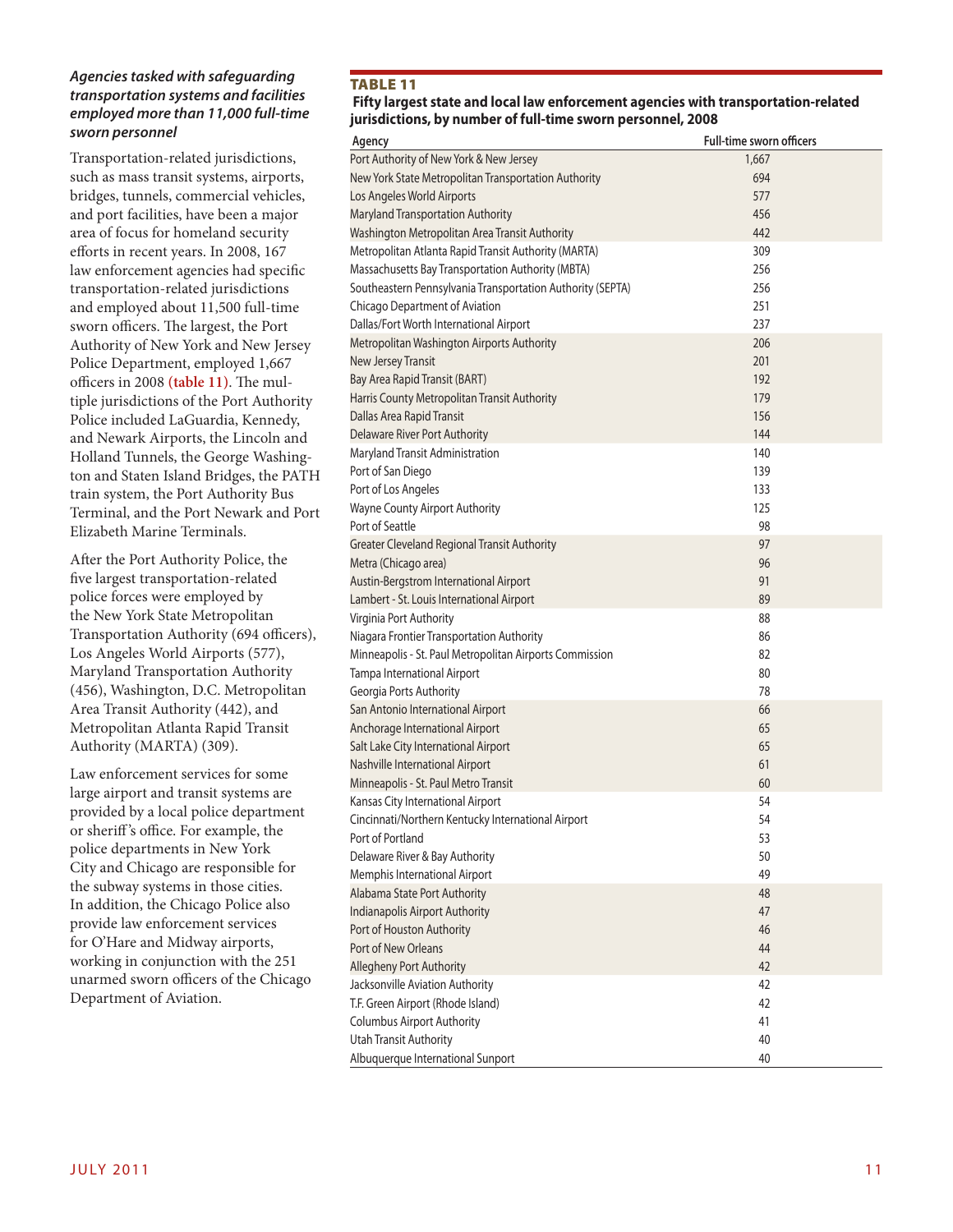# **Methodology**

The Bureau of Justice Statistics' (BJS) Census of State and Local Law Enforcement Agencies (CSLLEA) is conducted every 4 years to provide a complete enumeration of agencies and their employees. Employment data are reported by agencies for sworn and nonsworn (civilian) personnel and, within these categories, by full-time or part-time status.

Agencies also complete a checklist of functions they regularly perform, or have primary responsibility for, within the following areas: patrol and response, criminal investigation, traffic and vehicle-related functions, detentionrelated functions, court-related functions, special public safety functions (e.g., animal control), task force participation, and specialized functions (e.g., search and rescue).

The CSLLEA provides national data on the number of state and local law enforcement agencies and employees for local police departments, sheriffs' offices, state law enforcement agencies, and special jurisdiction agencies. It also serves as the sampling frame for BJS surveys of law enforcement agencies.

The 2008 CSLLEA form was mailed to 20,110 agencies that were determined to potentially be operating on the reference date of September 30, 2008. This master list was created by compiling information from the following sources:

- The 2004 CSLLEA
- **Lists provided by Peace Officer** Standards and Training offices and other state agencies
- An FBI list of agencies requesting new identifiers since the 2004 CSLLEA

Data were collected on behalf of BJS by the National Opinion Research Center (NORC) at the University of Chicago. More than half (52%) of all responses were submitted in hardcopy version by mail or fax. Another 41% were received through a secure website operated by NORC. The remaining 7% of agencies did not respond by website, mail, or fax within the allotted timeframe and were contacted by phone with BJS's assistance. The information necessary to determine eligibility was obtained from all agencies.

Responding agencies were screened for eligibility and were excluded if any of the following conditions existed on the CSLLEA reference date of September 30, 2008. The percentage of agencies from the original master list that were ruled ineligible through each criterion is in parentheses.

- The agency employed only part-time officers, and their total combined works hours averaged less than 35 hours per week (5.1% of agencies from master list excluded).
- The agency was closed, represented a duplicate listing, or was otherwise an invalid entry (2.2% excluded).
- The agency contracted or outsourced to another agency for performance of all services (1.7% excluded).
- The agency did not employ personnel with general arrest powers (0.6% excluded).
- $\blacksquare$  The agency did not operate with funds from a state, local, special district, or tribal government (0.6% excluded).
- All sworn officers volunteered their time on an unpaid basis (0.3% excluded).

Data on number and type of personnel were obtained from all eligible agencies. Data on agency functions were obtained from 99.0% and on primary duty area of sworn personnel from 99.4% of eligible agencies.

The ratios of personnel per 100,000 residents were calculated using final population estimates published by the Census Bureau for July 1st of each CSLLEA year. The ratios for countylevel agencies in appendix table 8 exclude the population of municipalities within the counties that were operating their own police departments.

The counts generated by the CSLLEA are more inclusive than those of the FBI's Uniform Crime Reporting (UCR) program. The CSLLEA includes all officers with arrest powers regardless of function, while the UCR data exclude officers not paid out of police funds. This exclusion generally pertains to officers working exclusively for jails or courts.

Another reason the UCR counts are lower than those from the CSLLEA is that the UCR excludes some agencies that do not have an Originating Agency Identifier (ORI) assigned by the FBI. Some agencies without an ORI are still included in the UCR employee counts (but not in the agency counts) because they report their data to another agency, which reports it to the FBI. Overall, the UCR data cover about 95% of the U.S. population, while the CSLLEA covers 100%. In addition to greater population coverage, the CSLLEA has counted about 8% more sworn personnel than the UCR in 2000, 2004, and 2008 **(table 12)**. Over time, the employment growth trends recorded by the CSLLEA have been consistent with those recorded by the UCR.

# Table 12

#### **Comparison of CSLLEA and Uniform Crime Reports data, 1992–2008**

|      | Number of agencies reporting Total full-time employees |        |           |            | Full-time sworn personnel |         | Population covered (in millions) |     | Officers per 100,000 population |     |
|------|--------------------------------------------------------|--------|-----------|------------|---------------------------|---------|----------------------------------|-----|---------------------------------|-----|
| Year | CSLLEA                                                 | ucr    | CSLLEA    | <b>UCR</b> | CSLLEA                    | ucr     | CSLLEA                           | ucr | <b>CSLLEA</b>                   | ucr |
| 2008 | 17,985                                                 | 14.169 | 133.915   | .024.228   | 765,246                   | 708,569 | 304                              | 286 | 251                             | 248 |
| 2004 | 17.876                                                 | 14,254 | 1,076,897 | 970,588    | 731,903                   | 675,734 | 294                              | 278 | 250                             | 243 |
| 2000 | 17.784                                                 | 13,535 | 1.019.496 | 926,583    | 708,022                   | 654,601 | 282                              | 265 | 251                             | 247 |
| 1996 | 18,229                                                 | 13,025 | 921,968   | 829,858    | 663,535                   | 595,170 | 265                              | 249 | 246                             | 239 |
| 1992 | 17,360                                                 | 13,032 | 846,410   | 748.830    | 608,113                   | 544,309 | 255                              | 242 | 237                             | 225 |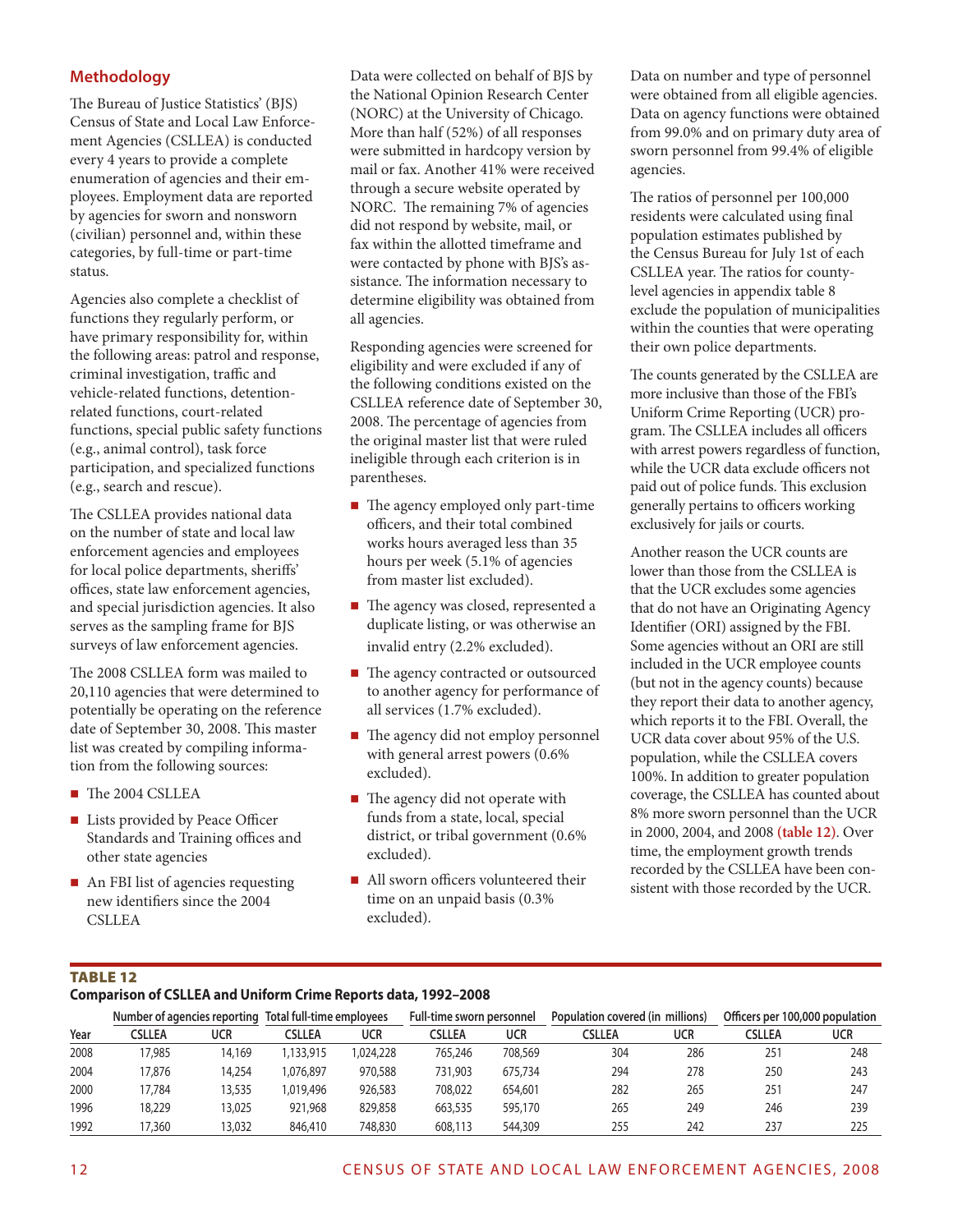#### Appendix Table 1 **Percent of state and local law enforcement employees, by type of agency, 2008**

|                      |          | <b>Full-time employees</b> |       |                 | Part-time employees |       |                 |  |
|----------------------|----------|----------------------------|-------|-----------------|---------------------|-------|-----------------|--|
| Type of agency       | Agencies | Total                      | Sworn | <b>Nonsworn</b> | Total               | Sworn | <b>Nonsworn</b> |  |
| All agencies         | 100%     | 100%                       | 100%  | 100%            | 100%                | 100%  | 100%            |  |
| Local police         | 69.5%    | 52.3%                      | 60.3% | 35.8%           | 57.9%               | 63.1% | 53.9%           |  |
| Sheriff's office     | 17.0     | 31.2                       | 23.9  | 46.2            | 26.0                | 25.7  | 26.2            |  |
| Primary state        | 0.3      | 8.2                        | 7.9   | 8.8             | 0.9                 | 0.1   | 1.6             |  |
| Special jurisdiction | 9.6      | 8.0                        | 7.4   | 9.0             | 14.6                | 10.1  | 18.2            |  |
| Constable/marshal    | 3.5      | 0.4                        | 0.5   | 0.2             | 0.5                 | 0.9   | 0.2             |  |

Note: Excludes agencies employing less than one full-time officer or the equivalent in part-time officers. Detail may add to total because of rounding.

#### Appendix Table 2

**Percent distribution of full-time state and local law enforcement employees, by size of agency, 2008**

#### Appendix Table 3

**Percent distribution of full-time local police employees, by size of agency, 2008 Full-time employees**

|                        |          |       | <b>Full-time employees</b> |                 |
|------------------------|----------|-------|----------------------------|-----------------|
| Size of agency*        | Agencies | Total | Sworn                      | <b>Nonsworn</b> |
| All agencies           | 100%     | 100%  | 100%                       | 100%            |
| 1,000 or more officers | 0.5%     | 28.8% | 30.2%                      | 25.9%           |
| 500-999                | 0.5      | 8.3   | 7.9                        | 9.2             |
| 250-499                | 1.3      | 11.7  | 11.0                       | 13.3            |
| 100-249                | 4.3      | 15.4  | 15.1                       | 16.0            |
| 50-99                  | 7.2      | 12.0  | 11.8                       | 12.6            |
| 25-49                  | 13.4     | 11.0  | 10.9                       | 11.2            |
| $10 - 24$              | 23.9     | 8.7   | 8.8                        | 8.5             |
| $5-9$                  | 19.2     | 2.9   | 3.0                        | 2.5             |
| $2 - 4$                | 17.9     | 1.0   | 1.2                        | 0.6             |
| $0 - 1$                | 11.8     | 0.2   | 0.3                        | 0.2             |

|                        |          |       | <b>Full-time employees</b> |                 |
|------------------------|----------|-------|----------------------------|-----------------|
| Size of agency*        | Agencies | Total | Sworn                      | <b>Nonsworn</b> |
| All agencies           | 100%     | 100%  | 100%                       | 100%            |
| 1,000 or more officers | 0.4%     | 32.9% | 32.6%                      | 33.6%           |
| 500-999                | 0.3      | 6.7   | 6.5                        | 7.2             |
| 250-499                | 0.8      | 8.1   | 7.8                        | 9.0             |
| 100-249                | 3.6      | 14.4  | 14.1                       | 15.5            |
| 50-99                  | 6.5      | 12.3  | 12.2                       | 12.6            |
| $25 - 49$              | 12.3     | 11.4  | 11.6                       | 10.8            |
| $10 - 24$              | 22.8     | 9.4   | 9.7                        | 8.3             |
| $5-9$                  | 19.9     | 3.3   | 3.6                        | 2.4             |
| $2 - 4$                | 21.1     | 1.4   | 1.7                        | 0.5             |
| $0 - 1$                | 12.2     | 0.2   | 0.3                        | 0.1             |

Note: Excludes agencies employing less than one full-time officer or the equivalent in part-time

officers. Detail may not add to total because of rounding. \*Based on number of full-time sworn personnel.

Note: Excludes agencies employing less than one full-time officer or the equivalent in part-time officers. Detail may not add to total because of rounding.

\*Based on number of full-time sworn personnel.

# Appendix Table 4

# **Percent distribution of full-time sheriffs' employees, by size of agency, 2008**

|                        |          |       | <b>Full-time employees</b> |          |
|------------------------|----------|-------|----------------------------|----------|
| Size of agency*        | Agencies | Total | Sworn                      | Nonsworn |
| All agencies           | 100%     | 100%  | 100%                       | 100%     |
| 1.000 or more officers | 0.4%     | 17.0% | 18.0%                      | 15.9%    |
| 500-999                | 0.9      | 9.7   | 9.4                        | 10.1     |
| 250-499                | 3.2      | 18.3  | 19.0                       | 17.6     |
| 100-249                | 7.8      | 19.3  | 19.7                       | 18.9     |
| 50-99                  | 10.7     | 12.7  | 12.6                       | 12.7     |
| 25-49                  | 18.7     | 11.6  | 11.0                       | 12.3     |
| $10 - 24$              | 29.7     | 8.5   | 7.8                        | 9.3      |
| $5-9$                  | 18.6     | 2.4   | 2.1                        | 2.7      |
| $2 - 4$                | 8.5      | 0.5   | 0.4                        | 0.5      |
| $0 - 1$                | 1.5      | 0.1   | --                         | 0.1      |

Note: Excludes agencies employing less than one full-time officer or the equivalent in part-time officers. Detail may not sum to total because of rounding.

--Less than 0.05%.

\*Based on number of full-time sworn personnel.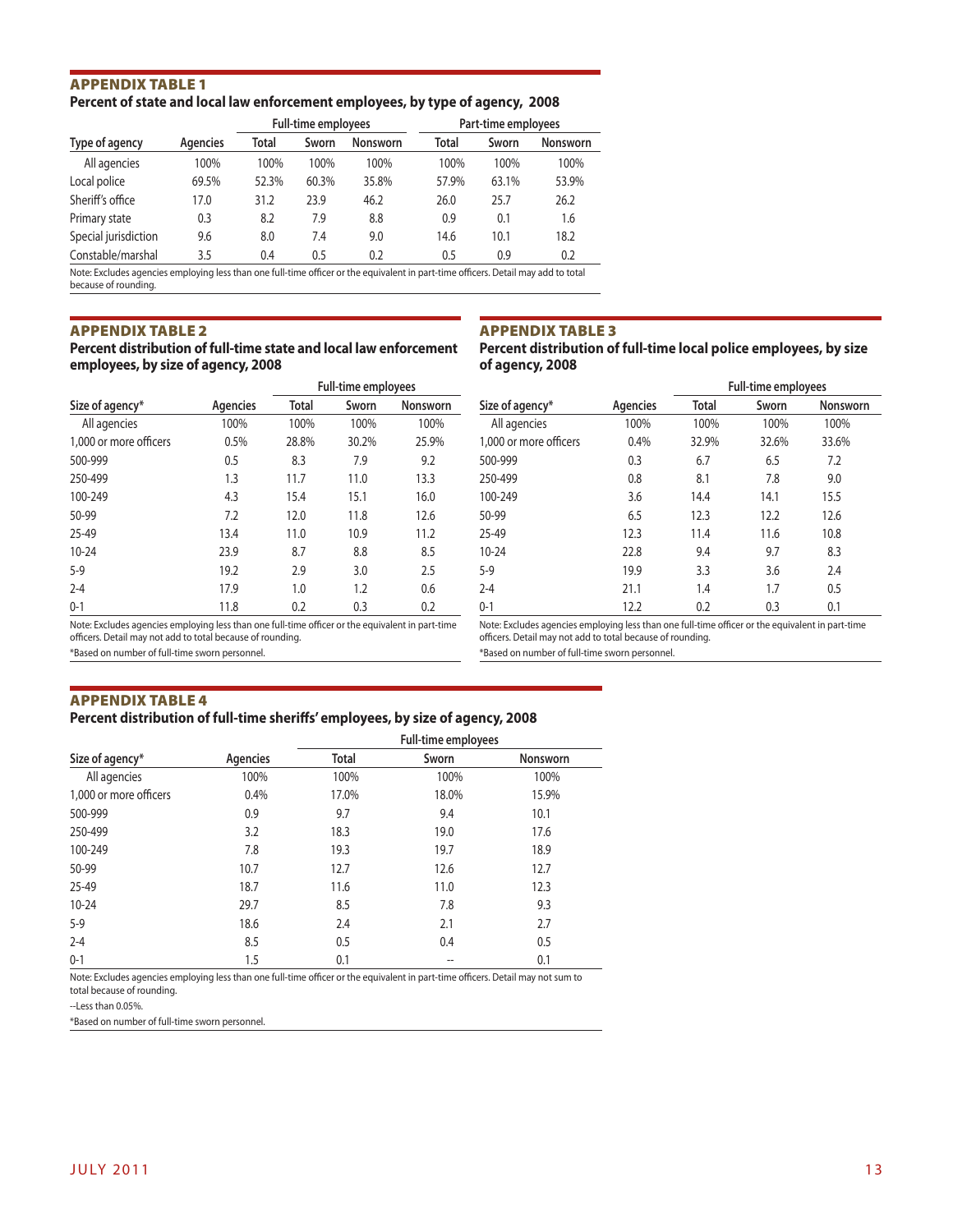#### Appendix Table 5

#### **Fifty largest state and local law enforcement agencies, by number of full-time sworn personnel, 2008**

| Agency                                         | Full-time sworn personnel |
|------------------------------------------------|---------------------------|
| New York City (NY) Police                      | 36,023                    |
| Chicago (IL) Police                            | 13,354                    |
| Los Angeles (CA) Police                        | 9,727                     |
| Los Angeles County (CA) Sheriff                | 9,461                     |
| California Highway Patrol                      | 7,202                     |
| Philadelphia (PA) Police Department            | 6,624                     |
| Cook County (IL) Sheriff                       | 5,655                     |
| Houston (TX) Police                            | 5,053                     |
| New York State Police                          | 4,847                     |
| Pennsylvania State Police                      | 4,458                     |
| Washington (DC) Metropolitan Police            | 3,742                     |
| <b>Texas Department of Public Safety</b>       | 3,529                     |
| Dallas (TX) Police                             | 3,389                     |
| Phoenix (AZ) Police                            | 3,388                     |
| Miami-Dade (FL) Police                         | 3,093                     |
| New Jersey State Police                        | 3,053                     |
| Baltimore (MD) Police                          | 2,990                     |
| Las Vegas (NV) Metropolitan Police             | 2,942                     |
| Nassau County (NY) Police                      | 2,732                     |
| Suffolk County (NY) Police                     | 2,622                     |
| Harris County (TX) Sheriff                     | 2,558                     |
| Massachusetts State Police                     | 2,310                     |
| Detroit (MI) Police                            | 2,250                     |
| Boston (MA) Police                             | 2,181                     |
| Riverside County (CA) Sheriff                  | 2,147                     |
| Illinois State Police                          | 2,105                     |
| San Antonio (TX) Police                        | 2,020                     |
| Milwaukee (WI) Police                          | 1,987                     |
| San Diego (CA) Police                          | 1,951                     |
| San Francisco (CA) Police                      | 1,940                     |
| Honolulu (HI) Police                           | 1,934                     |
| <b>Baltimore County (MD) Police</b>            | 1,910                     |
| Columbus (OH) Police                           | 1,886                     |
| Virginia State Police                          | 1,873                     |
| North Carolina State Highway Patrol            | 1,827                     |
| San Bernardino County (CA) Sheriff             | 1,797                     |
| Orange County (CA) Sheriff - Coroner           | 1,794                     |
| Michigan State Police                          | 1,732                     |
| Atlanta (GA) Police                            | 1,719                     |
| Charlotte - Mecklenburg (NC) Police            | 1,672                     |
| Port Authority of New York & New Jersey Police | 1,667                     |
| Jacksonville (FL) Sheriff                      | 1,662                     |
| Broward County (FL) Sheriff                    | 1,624                     |
| Cleveland (OH) Police                          | 1,616                     |
| Florida Highway Patrol                         | 1,606                     |
| Indianapolis (IN) Metropolitan Police          | 1,582                     |
| Prince George's County (MD) Police             | 1,578                     |
| Ohio State Highway Patrol                      | 1,560                     |
| Memphis (TN) Police                            | 1,549                     |
| Denver (CO) Police                             | 1,525                     |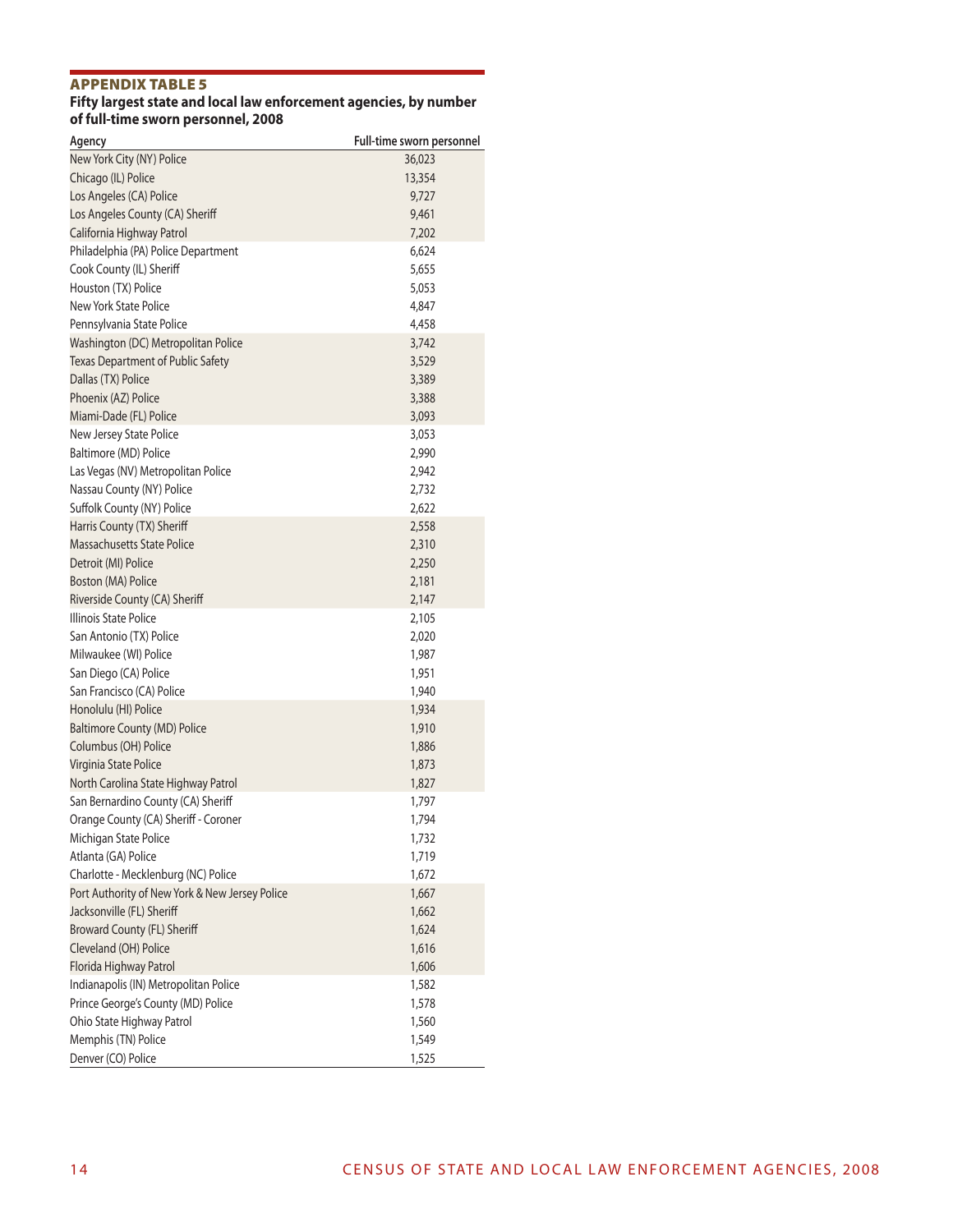# Appendix Table 6

**State and local law enforcement agencies and full-time employees, by state, 2008**

|                      |                    | <b>Total personnel</b> |                                                                                                            |         | Sworn personnel       |
|----------------------|--------------------|------------------------|------------------------------------------------------------------------------------------------------------|---------|-----------------------|
| <b>State</b>         | Number of agencies | Number                 | Per 100,000 residents                                                                                      | Number  | Per 100,000 residents |
| U.S. Total           | 17,985             | 1,133,915              | 373                                                                                                        | 765,246 | 251                   |
| Alabama              | 417                | 18,364                 | 393                                                                                                        | 11,631  | 249                   |
| Alaska               | 50                 | 2,107                  | 306                                                                                                        | 1,298   | 189                   |
| Arizona              | 141                | 26,112                 | 402                                                                                                        | 14,591  | 224                   |
|                      | 367                |                        |                                                                                                            |         |                       |
| <b>Arkansas</b>      |                    | 11,165                 | 389                                                                                                        | 6,779   | 236                   |
| California           | 509                | 126,538                | 346                                                                                                        | 79,431  | 217                   |
| Colorado             | 246                | 17,989                 | 365                                                                                                        | 12,069  | 245                   |
| Connecticut          | 143                | 10,530                 | 301                                                                                                        | 8,281   | 236                   |
| Delaware             | 49                 | 3,110                  | 355                                                                                                        | 2,131   | 243                   |
| District of Columbia | 4                  | 5,383                  | 912                                                                                                        | 4,262   | 722                   |
| Florida              | 387                | 81,312                 | 441                                                                                                        | 46,105  | 250                   |
| Georgia              | 628                | 38,926                 | 401                                                                                                        | 26,551  | 274                   |
| <b>Hawaii</b>        | $\overline{7}$     | 4,097                  | 318                                                                                                        | 3,234   | 251                   |
| Idaho                | 117                | 5,290                  | 346                                                                                                        | 3,146   | 206                   |
| <b>Illinois</b>      | 877                | 52,838                 | 411                                                                                                        | 41,277  | 321                   |
| Indiana              | 482                | 19,940                 | 312                                                                                                        | 13,171  | 206                   |
| lowa                 | 392                | 8,896                  | 297                                                                                                        | 5,830   | 195                   |
| Kansas               | 371                | 11,232                 | 402                                                                                                        | 7,450   | 266                   |
|                      |                    |                        |                                                                                                            |         |                       |
| Kentucky             | 389                | 10,412                 | 243                                                                                                        | 7,833   | 183                   |
| Louisiana            | 348                | 25,311                 | 569                                                                                                        | 18,050  | 405                   |
| Maine                | 146                | 3,901                  | 296                                                                                                        | 2,569   | 195                   |
| Maryland             | 142                | 21,267                 | 376                                                                                                        | 16,013  | 283                   |
| <b>Massachusetts</b> | 357                | 25,361                 | 388                                                                                                        | 18,342  | 280                   |
| Michigan             | 571                | 26,395                 | 264                                                                                                        | 19,009  | 190                   |
| Minnesota            | 448                | 15,458                 | 296                                                                                                        | 9,667   | 185                   |
| Mississippi          | 342                | 12,408                 | 422                                                                                                        | 7,707   | 262                   |
| Missouri             | 576                | 22,484                 | 377                                                                                                        | 14,554  | 244                   |
| Montana              | 119                | 3,229                  | 334                                                                                                        | 1,950   | 201                   |
| Nebraska             | 225                | 5,227                  | 293                                                                                                        | 3,765   | 211                   |
| Nevada               | 76                 | 10,097                 | 386                                                                                                        | 6,643   | 254                   |
| New Hampshire        | 208                | 3,940                  | 298                                                                                                        | 2,936   | 222                   |
| New Jersey           | 550                | 43,569                 | 503                                                                                                        | 33,704  | 389                   |
| <b>New Mexico</b>    | 146                |                        | 361                                                                                                        |         | 252                   |
|                      |                    | 7,164                  |                                                                                                            | 5,010   |                       |
| <b>New York</b>      | 514                | 95,105                 | 489                                                                                                        | 66,472  | 341                   |
| North Carolina       | 504                | 35,140                 | 380                                                                                                        | 23,442  | 254                   |
| North Dakota         | 114                | 1,859                  | 290                                                                                                        | 1,324   | 206                   |
| Ohio                 | 831                | 37,295                 | 324                                                                                                        | 25,992  | 225                   |
| Oklahoma             | 481                | 13,151                 | 361                                                                                                        | 8,639   | 237                   |
| Oregon               | 174                | 9,431                  | 249                                                                                                        | 6,695   | 177                   |
| Pennsylvania         | 1,117              | 33,670                 | 268                                                                                                        | 27,413  | 218                   |
| Rhode Island         | 48                 | 3,462                  | 329                                                                                                        | 2,828   | 268                   |
| South Carolina       | 272                | 16,111                 | 358                                                                                                        | 11,674  | 259                   |
| South Dakota         | 155                | 2,669                  | 332                                                                                                        | 1,636   | 203                   |
| Tennessee            | 375                | 25,697                 | 412                                                                                                        | 15,976  | 256                   |
| <b>Texas</b>         | 1,913              | 96,116                 | 395                                                                                                        | 59,219  | 244                   |
| Utah                 | 136                | 8,237                  | 302                                                                                                        | 4,782   | 175                   |
| Vermont              | 69                 | 1,612                  | 260                                                                                                        | 1,103   | 178                   |
|                      | 340                | 29,155                 | 374                                                                                                        | 22,848  | 293                   |
| Virginia             |                    |                        |                                                                                                            |         |                       |
| Washington           | 260                | 17,602                 | 268                                                                                                        | 11,411  | 174                   |
| West Virginia        | 233                | 4,411                  | 243                                                                                                        | 3,382   | 186                   |
| Wisconsin            | 529                | 20,150                 | 358                                                                                                        | 13,730  | 244                   |
| Wyoming              | 90                 | 2,990                  | 561                                                                                                        | 1,691   | 317                   |
|                      |                    |                        | Note: Excludes agencies employing less than one full-time officer or the equivalent in part-time officers. |         |                       |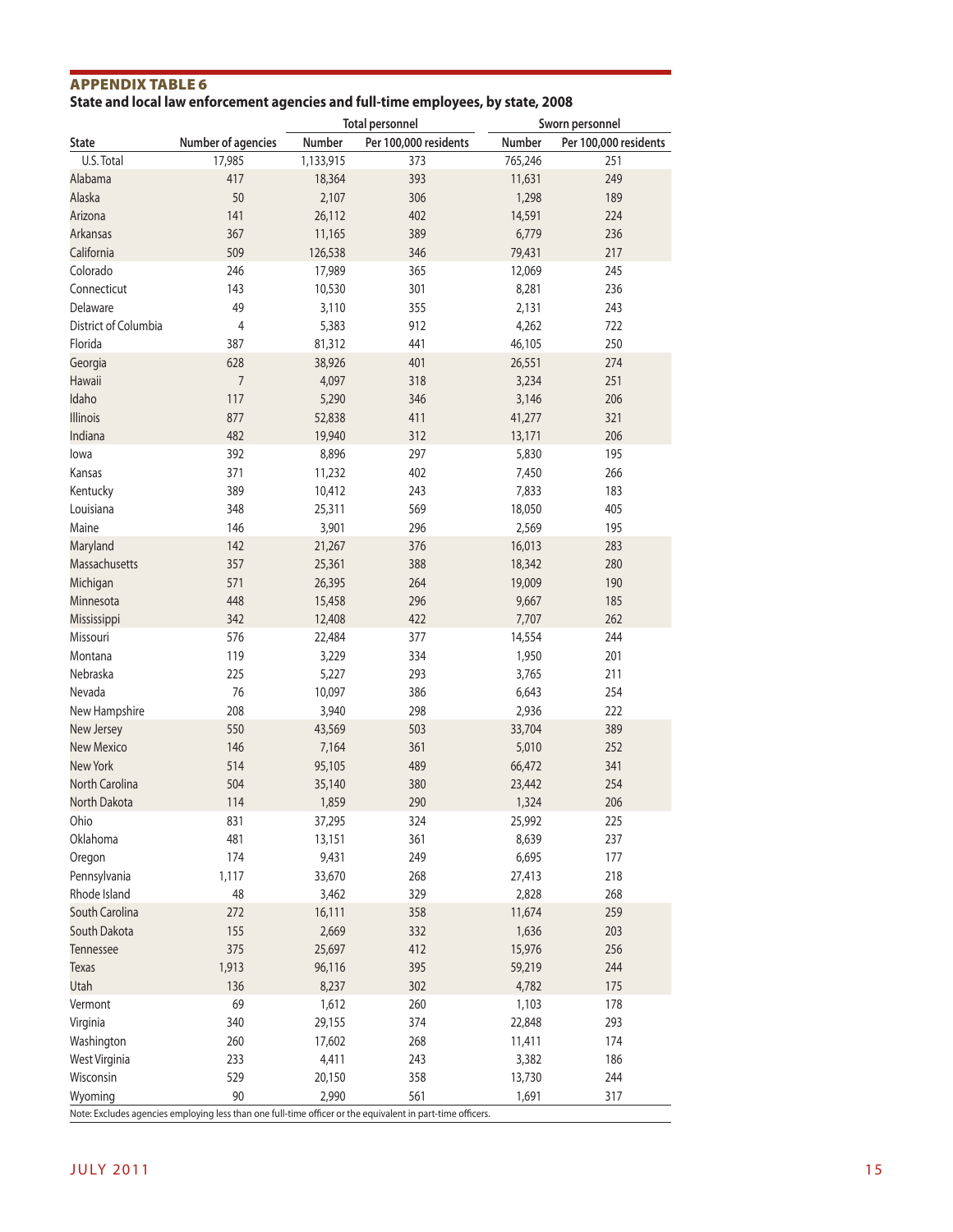#### Appendix Table 7 **Local police departments and full-time employees, by state, 2008**

|                      |                    |         | <b>Total personnel</b> |         | Sworn personnel       |
|----------------------|--------------------|---------|------------------------|---------|-----------------------|
| <b>States</b>        | Number of agencies | Number  | Per 100,000 residents  | Number  | Per 100,000 residents |
| U.S. Total           | 12,501             | 593,013 | 195                    | 461,063 | 151                   |
| Alabama              | 309                | 9,652   | 206                    | 7,314   | 156                   |
| Alaska               | 42                 | 1,262   | 183                    | 793     | 115                   |
| Arizona              | 96                 | 14,998  | 231                    | 10,518  | 162                   |
| <b>Arkansas</b>      | 252                | 5,101   | 178                    | 3,924   | 137                   |
| California           | 341                | 55,900  | 153                    | 39,692  | 109                   |
| Colorado             | 165                | 9,221   | 187                    | 6,881   | 139                   |
| Connecticut          | 120                | 8,094   | 231                    | 6,668   | 190                   |
| Delaware             | 36                 | 1,413   | 161                    | 1,188   | 136                   |
| District of Columbia |                    |         |                        |         |                       |
|                      | $\mathbf{1}$       | 4,647   | 788                    | 3,742   | 634                   |
| Florida              | 270                | 31,563  | 171                    | 22,506  | 122                   |
| Georgia              | 366                | 16,238  | 167                    | 12,947  | 134                   |
| <b>Hawaii</b>        | $\overline{4}$     | 3,604   | 280                    | 2,807   | 218                   |
| Idaho                | 71                 | 1,952   | 128                    | 1,498   | 98                    |
| Illinois             | 701                | 33,743  | 263                    | 28,358  | 221                   |
| Indiana              | 361                | 9,432   | 148                    | 7,881   | 123                   |
| lowa                 | 284                | 3,956   | 132                    | 3,284   | 110                   |
| Kansas               | 230                | 5,400   | 193                    | 4,191   | 150                   |
| Kentucky             | 243                | 5,571   | 130                    | 4,713   | 110                   |
| Louisiana            | 250                | 7,824   | 176                    | 6,318   | 142                   |
| Maine                | 117                | 2,011   | 152                    | 1,592   | 121                   |
| Maryland             | 86                 | 12,590  | 222                    | 10,494  | 185                   |
| Massachusetts        | 314                | 16,530  | 253                    | 13,703  | 209                   |
| Michigan             | 455                | 13,515  | 135                    | 11,408  | 114                   |
| Minnesota            | 346                | 7,291   | 139                    | 5,947   | 114                   |
| Mississippi          | 220                | 5,322   | 181                    | 3,960   | 135                   |
| Missouri             | 430                | 12,766  | 214                    | 9,810   | 165                   |
| Montana              | 54                 | 1,024   | 106                    | 802     | 83                    |
| Nebraska             | 123                | 2,603   | 146                    | 2,111   | 118                   |
| Nevada               | 38                 | 6,885   | 263                    | 4,497   | 172                   |
| New Hampshire        | 187                | 2,941   | 222                    | 2,322   | 176                   |
| New Jersey           | 476                | 26,801  | 309                    | 21,875  | 252                   |
| <b>New Mexico</b>    | 89                 | 4,143   | 209                    | 2,882   | 145                   |
| <b>New York</b>      | 391                | 72,380  | 372                    | 54,145  | 278                   |
| North Carolina       | 350                | 15,197  | 164                    | 11,933  | 129                   |
| North Dakota         | 54                 | 773     | 121                    | 629     | 98                    |
| Ohio                 | 678                | 20,755  | 180                    | 16,944  | 147                   |
| Oklahoma             |                    |         |                        |         |                       |
|                      | 354                | 7,086   | 194                    | 5,538   | 152                   |
| Oregon               | 129                | 4,848   | 128                    | 3,640   | 96                    |
| Pennsylvania         | 965                | 21,691  | 173                    | 19,122  | 152                   |
| Rhode Island         | 39                 | 2,783   | 264                    | 2,258   | 214                   |
| South Carolina       | 184                | 6,153   | 137                    | 4,934   | 110                   |
| South Dakota         | 80                 | 1,194   | 148                    | 900     | 112                   |
| Tennessee            | 251                | 10,986  | 176                    | 8,620   | 138                   |
| <b>Texas</b>         | 788                | 45,550  | 187                    | 34,610  | 142                   |
| Utah                 | 90                 | 3,482   | 128                    | 2,653   | 97                    |
| Vermont              | 50                 | 746     | 120                    | 587     | 95                    |
| Virginia             | 171                | 13,808  | 177                    | 10,947  | 140                   |
| Washington           | 204                | 8,767   | 134                    | 6,635   | 101                   |
| West Virginia        | 159                | 1,662   | 92                     | 1,427   | 79                    |
| Wisconsin            | 429                | 10,149  | 180                    | 8,171   | 145                   |
| Wyoming              | 58                 | 1,010   | 190                    | 744     | 140                   |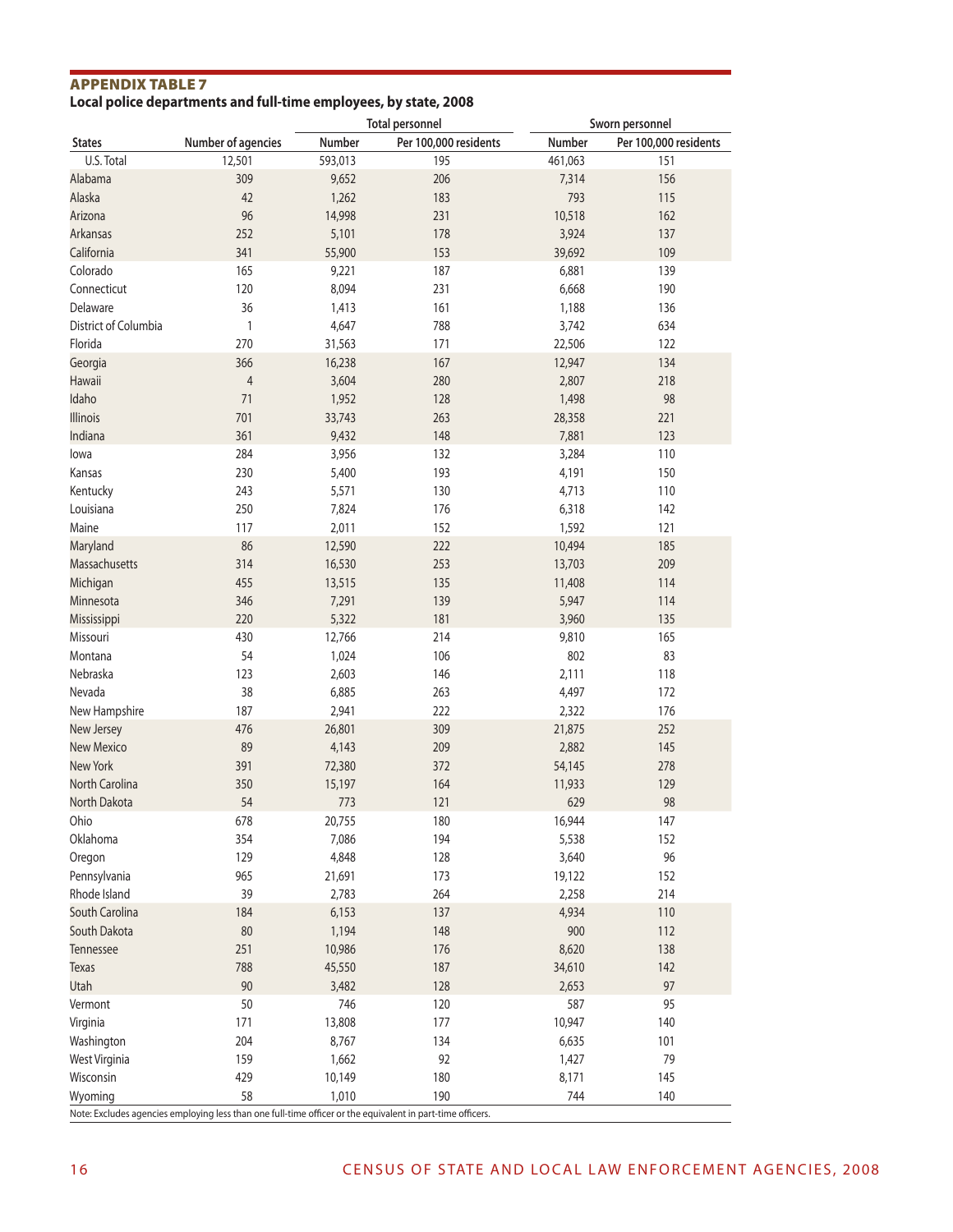# Appendix Table 8

# **Fifty largest local police departments, by number of full-time sworn personnel, September 2008**

|                               | Full-time sworn personnel, 2008 |                           |                       |                           |  |  |
|-------------------------------|---------------------------------|---------------------------|-----------------------|---------------------------|--|--|
| City/county                   | <b>Total</b>                    | Percent change since 2004 | Per 100,000 residents | Percent change since 2004 |  |  |
| New York (NY)                 | 36,023                          | $-0.3%$                   | 432                   | $-2.4%$                   |  |  |
| Chicago (IL)                  | 13,354                          | 1.7                       | 472                   | 2.4                       |  |  |
| Los Angeles (CA)              | 9,727                           | 6.9                       | 256                   | $6.7$                     |  |  |
| Philadelphia (PA)             | 6,624                           | $-3.0$                    | 430                   | $-4.7$                    |  |  |
| Houston (TX)                  | 5,053                           | $-0.8$                    | 226                   | $-8.7$                    |  |  |
| Washington (DC)               | 3,742                           | $-1.5$                    | 634                   | $-3.2$                    |  |  |
| Dallas (TX)                   | 3,389                           | 15.5                      | 265                   | 11.4                      |  |  |
| Phoenix (AZ)                  | 3,388                           | 18.5                      | 216                   | 7.5                       |  |  |
| Miami-Dade Co. (FL)           | 3,093                           | --                        | 268                   | 12.0                      |  |  |
| Baltimore (MD)                | 2,990                           | $-5.4$                    | 469                   | $-4.9$                    |  |  |
| Las Vegas-Clark Co. (NV)      | 2,942                           | 10.0                      | 216                   | $0.5\,$                   |  |  |
| Nassau Co. (NY)               | 2,732                           | 6.1                       | 256                   | 5.5                       |  |  |
| Suffolk Co. (NY)              | 2,622                           | $-2.6$                    | 194                   | $-3.8$                    |  |  |
| Detroit (MI)                  | 2,250                           | $-35.9$                   | 247                   | $-35.1$                   |  |  |
| Boston (MA)                   | 2,181                           | 11.2                      | 343                   | 6.1                       |  |  |
| San Antonio (TX)              | 2,020                           | $-1.7$                    | 150                   | $-9.7$                    |  |  |
| Milwaukee (WI)                | 1,987                           | 2.1                       | 329                   | 1.6                       |  |  |
| San Diego (CA)                | 1,951                           | $-7.2$                    | 149                   | $-9.4$                    |  |  |
| San Francisco (CA)            | 1,940                           | $-10.5$                   | 240                   | $-14.3$                   |  |  |
| Honolulu Co. (HI)             | 1,934                           | $7.7\,$                   | 214                   | 6.7                       |  |  |
| Baltimore Co. (MD)            | 1,910                           | $6.2\,$                   | 242                   | $5.0$                     |  |  |
| Columbus (OH)                 | 1,886                           | 6.1                       | 248                   | 2.9                       |  |  |
| Atlanta (GA)                  | 1,719                           | 4.6                       | 320                   | $-8.7$                    |  |  |
| Charlotte-Mecklenburg Co.(NC) | 1,672                           | 12.7                      | 220                   | 1.9                       |  |  |
| Jacksonville-Duval Co. (FL)   | 1,662                           | 2.8                       | 205                   | $-1.5$                    |  |  |
| Cleveland (OH)                | 1,616                           | 3.6                       | 372                   | 8.8                       |  |  |
| Indianapolis-Marion Co. (IN)  | 1,582                           | $-3.4$                    | 195                   | $-5.1$                    |  |  |
| Prince George's Co. (MD)      | 1,578                           | 17.4                      | 248                   | 31.1                      |  |  |
| Memphis (TN)                  | 1,549                           | $-23.2$                   | 229                   | $-22.6$                   |  |  |
| Denver (CO)                   | 1,525                           | 8.5                       | 257                   | 2.2                       |  |  |
| Austin (TX)                   | 1,515                           | 11.2                      | 197                   | $1.0\,$                   |  |  |
| Fort Worth (TX)               | 1,489                           | 14.0                      | 211                   | $-2.5$                    |  |  |
| New Orleans (LA)              | 1,425                           | $-13.4$                   | 423                   | 18.8                      |  |  |
| Kansas City (MO)              | 1,421                           | 9.5                       | 296                   | 4.6                       |  |  |
| Fairfax Co. (VA)              | 1,419                           | 4.5                       | 144                   | 2.2                       |  |  |
| San Jose (CA)                 | 1,382                           | 3.0                       | 146                   | $-2.2$                    |  |  |
| St. Louis (MO)                | 1,351                           | $-3.5$                    | 379                   | $-5.1$                    |  |  |
| Nashville-Davidson Co. (TN)   | 1,315                           | 8.5                       | 216                   | 2.4                       |  |  |
| Newark (NJ)                   | 1,310                           | 0.8                       | 472                   | $0.5\,$                   |  |  |
| Seattle (WA)                  | 1,283                           | 2.8                       | 213                   | $-2.6$                    |  |  |
| Montgomery Co. (MD)           | 1,206                           | 15.2                      | 129                   | 11.5                      |  |  |
| Louisville-Jefferson Co. (KY) | 1,197                           | 1.6                       | 188                   | $-0.6$                    |  |  |
| El Paso (TX)                  | 1,132                           | 1.7                       | 186                   | $-2.7$                    |  |  |
| Miami (FL)                    | 1,104                           | $4.4\,$                   | 256                   | $-8.2$                    |  |  |
| Cincinnati (OH)               | 1,082                           | 3.2                       | 325                   | $2.8\,$                   |  |  |
| DeKalb Co. (GA)               | 1,074                           | 13.1                      | 168                   | 10.0                      |  |  |
| Oklahoma City (OK)            | 1,046                           | 1.7                       | 190                   | $-2.9$                    |  |  |
| Tucson (AZ)                   | 1,032                           | $7.4$                     | 191                   | 2.7                       |  |  |
| Albuquerque (NM)              | 1,020                           | 7.3                       | 195                   | $-0.3$                    |  |  |
| Tampa (FL)                    | 980                             | 2.0                       | 288                   | $-3.8$                    |  |  |
| --Change was -0.03%.          |                                 |                           |                       |                           |  |  |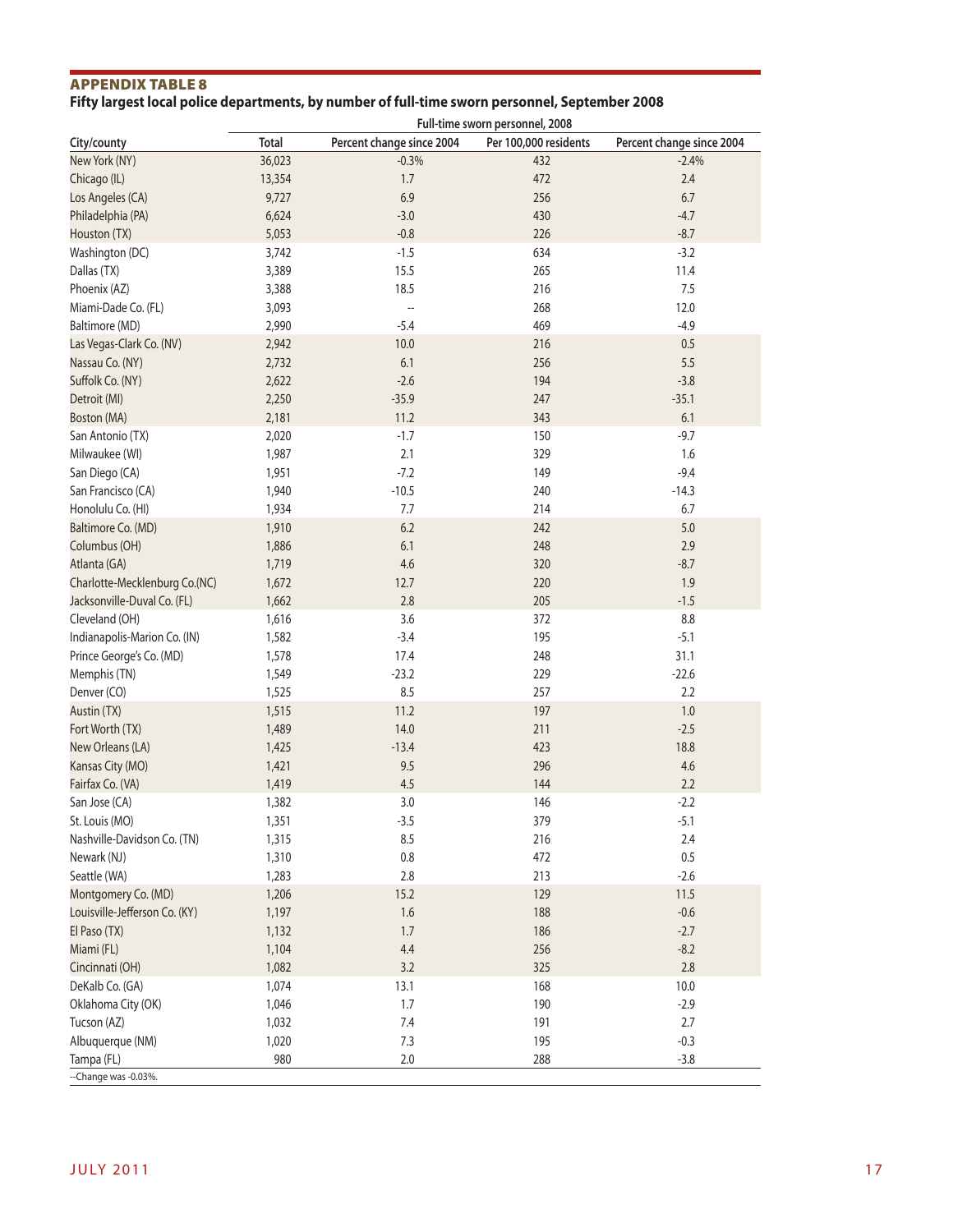#### Appendix Table 9 **Sheriffs' offices and full-time employees, by state, 2008**

|                      |                    |             | <b>Total personnel</b> |             | Sworn personnel       |
|----------------------|--------------------|-------------|------------------------|-------------|-----------------------|
| <b>States</b>        | Number of agencies | Number      | Per 100,000 residents  | Number      | Per 100,000 residents |
| U.S. Total           | 3,063              | 353,461     | 116                    | 182,979     | 60                    |
| Alabama              | 67                 | 5,696       | 122                    | 2,631       | 56                    |
| Alaska               | $\mathbf 0$        | $\mathbf 0$ | $\mathbf{0}$           | 0           | 0                     |
|                      |                    |             |                        |             |                       |
| Arizona              | 15                 | 7,703       | 119                    | 2,253       | 35                    |
| <b>Arkansas</b>      | 75                 | 3,637       | 127                    | 1,577       | 55                    |
| California           | 58                 | 51,883      | 142                    | 27,707      | 76                    |
| Colorado             | 62                 | 6,615       | 134                    | 3,727       | 76                    |
| Connecticut          | $\pmb{0}$          | 0           | $\pmb{0}$              | 0           | 0                     |
| Delaware             | 1                  | 22          | 3                      | 8           | 1                     |
| District of Columbia | $\pmb{0}$          | 0           | $\mathbf 0$            | 0           | 0                     |
| Florida              | 65                 | 41,614      | 226                    | 18,167      | 99                    |
| Georgia              | 159                | 17,225      | 178                    | 10,026      | 103                   |
| <b>Hawaii</b>        | $\pmb{0}$          | $\mathbf 0$ | $\pmb{0}$              | $\mathbf 0$ | 0                     |
|                      |                    |             |                        |             |                       |
| Idaho                | 44                 | 2,753       | 180                    | 1,275       | 83                    |
| Illinois             | 102                | 13,670      | 106                    | 9,173       | 71                    |
| Indiana              | 92                 | 7,487       | 117                    | 3,184       | 50                    |
| lowa                 | 99                 | 3,503       | 117                    | 1,523       | 51                    |
| Kansas               | 104                | 3,900       | 139                    | 2,111       | 75                    |
| Kentucky             | 120                | 2,152       | 50                     | 1,657       | 39                    |
| Louisiana            | 65                 | 14,484      | 325                    | 9,568       | 215                   |
|                      |                    |             |                        |             |                       |
| Maine                | 16                 | 1,018       | 77                     | 343         | 26                    |
| Maryland             | 24                 | 3,451       | 61                     | 2,166       | 38                    |
| Massachusetts        | 11                 | 4,937       | 75                     | 1,475       | 23                    |
| Michigan             | 83                 | 8,724       | 87                     | 4,909       | 49                    |
| Minnesota            | 87                 | 6,304       | 121                    | 2,625       | 50                    |
| Mississippi          | 82                 | 4,336       | 147                    | 1,948       | 66                    |
| Missouri             | 114                | 4,841       | 81                     | 2,873       | 48                    |
| Montana              | 55                 | 1,515       | 157                    | 712         | 74                    |
| Nebraska             | 93                 |             | 99                     | 1,024       | 57                    |
|                      |                    | 1,762       |                        |             |                       |
| Nevada               | 16                 | 1,594       | 61                     | 1,061       | 41                    |
| New Hampshire        | 10                 | 244         | 18                     | 127         | 10                    |
| New Jersey           | 21                 | 5,090       | 59                     | 3,908       | 45                    |
| <b>New Mexico</b>    | 33                 | 1,468       | 74                     | 1,122       | 56                    |
| <b>New York</b>      | 57                 | 11,671      | 60                     | 4,021       | 21                    |
| North Carolina       | 100                | 14,527      | 157                    | 7,701       | 83                    |
| North Dakota         | 53                 | 706         | 110                    | 437         | 68                    |
| Ohio                 | 88                 | 11,372      | 99                     | 5,748       | 50                    |
| Oklahoma             | $77 \,$            | 3,421       | 94                     | 1,439       | 39                    |
|                      | 36                 |             | 90                     |             | 61                    |
| Oregon               |                    | 3,422       |                        | 2,306       |                       |
| Pennsylvania         | 65                 | 1,946       | 15                     | 1,593       | 13                    |
| Rhode Island         | $\pmb{0}$          | $\pmb{0}$   | $\pmb{0}$              | $\pmb{0}$   | $\pmb{0}$             |
| South Carolina       | 46                 | 6,950       | 154                    | 4,457       | 99                    |
| South Dakota         | 66                 | 845         | 105                    | 428         | 53                    |
| Tennessee            | 94                 | 10,696      | 171                    | 5,071       | 81                    |
| <b>Texas</b>         | 254                | 29,225      | 120                    | 12,340      | 51                    |
| Utah                 | 29                 | 3,636       | 133                    | 1,283       | 47                    |
| Vermont              | 14                 | 179         | 29                     | 126         | 20                    |
|                      |                    |             |                        |             |                       |
| Virginia             | 122                | 10,447      | 134                    | 8,412       | 108                   |
| Washington           | 39                 | 5,742       | 87                     | 2,987       | 45                    |
| West Virginia        | 55                 | 1,397       | 77                     | 1,016       | 56                    |
| Wisconsin            | 72                 | 8,289       | 147                    | 4,163       | 74                    |
| Wyoming              | 23                 | 1,362       | 256                    | 571         | 107                   |

Note: Excludes agencies employing less than one full-time officer or the equivalent in part-time officers.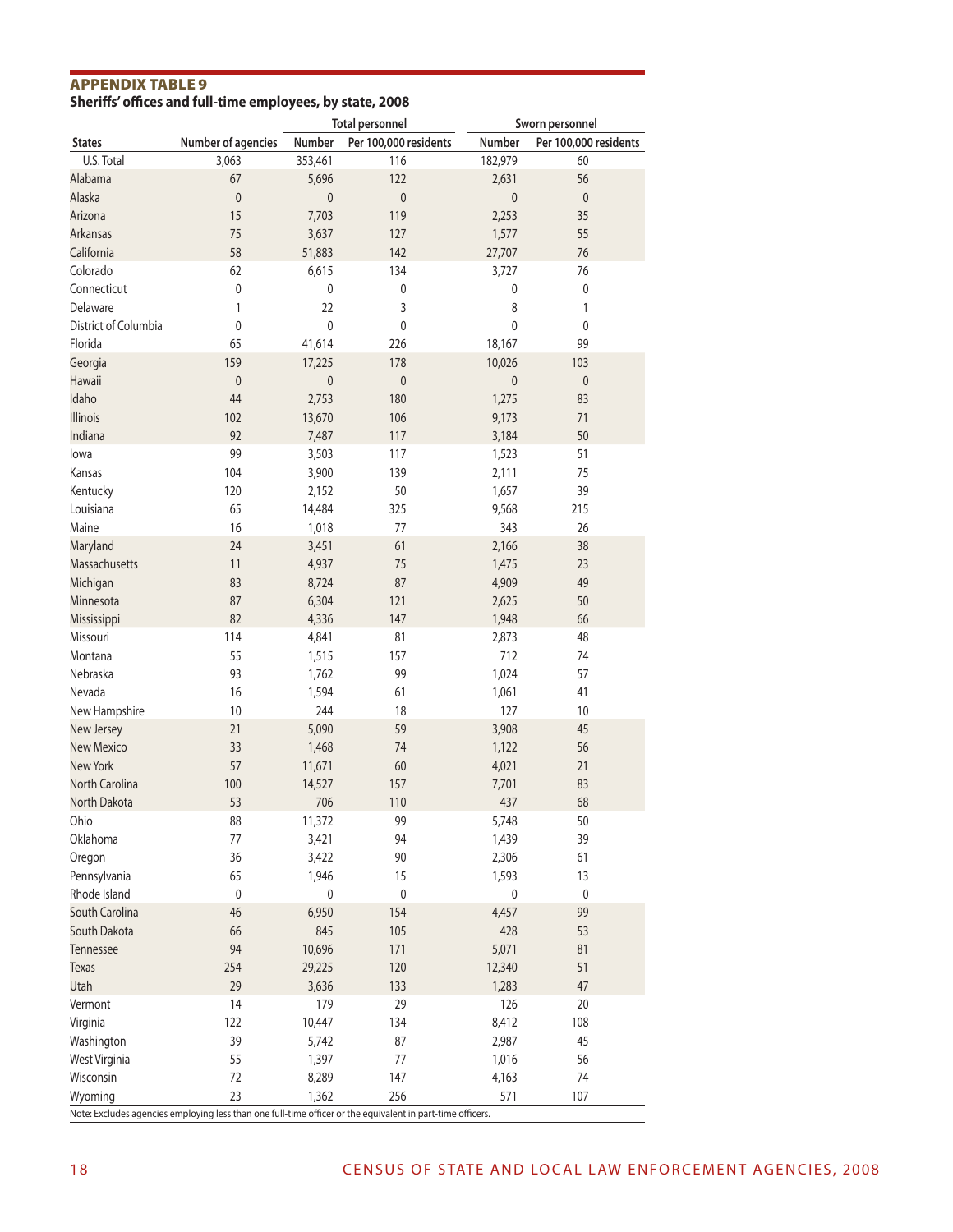#### Appendix Table 10 **Fifty largest sheriffs' offices, by number of full-time sworn personnel, 2008**

|                                                                                                                                   | Full-time sworn personnel, 2008 |                                                     | Primary duty areas of by sworn personnel |                               |        |       |
|-----------------------------------------------------------------------------------------------------------------------------------|---------------------------------|-----------------------------------------------------|------------------------------------------|-------------------------------|--------|-------|
| Agency                                                                                                                            | <b>Total</b>                    | Percent assigned to<br>respond to calls for service | Law<br>enforcement                       | Jail<br>operations operations | Court  | Other |
| Los Angeles County (CA) Sheriff                                                                                                   | 9,461                           | 31%                                                 | Χ                                        | X                             | Χ      |       |
| Cook County (IL) Sheriff                                                                                                          | 5,655                           | $\overline{4}$                                      | X                                        | X                             | X      | X     |
| Harris County (TX) Sheriff                                                                                                        | 2,558                           | 25                                                  | X                                        | X                             | X      | X     |
| Riverside County (CA) Sheriff                                                                                                     | 2,147                           | 72                                                  | X                                        | X                             | X      | X     |
| San Bernardino County (CA) Sheriff                                                                                                | 1,797                           | 56                                                  | Χ                                        | Χ                             | X      |       |
| Orange County (CA) Sheriff - Coroner                                                                                              | 1,794                           | 22                                                  | X                                        | Χ                             | X      |       |
| Broward County (FL) Sheriff                                                                                                       | 1,624                           | 97                                                  | X                                        |                               | X      |       |
| Palm Beach County (FL) Sheriff                                                                                                    | 1,447                           | 38                                                  | X                                        |                               | X      |       |
| Sacramento County (CA) Sheriff                                                                                                    | 1,409                           | 23                                                  | X                                        | Χ                             | X      | X     |
| Orange County (FL) Sheriff                                                                                                        | 1,398                           | 45                                                  | X                                        |                               | X      | X     |
| San Diego County (CA) Sheriff                                                                                                     | 1,322                           | 43                                                  | Χ                                        | Χ                             | Χ      |       |
| Hillsborough County (FL) Sherif                                                                                                   | 1,223                           | 63                                                  | Χ                                        |                               |        |       |
| Wayne County (MI) Sheriff <sup>a</sup>                                                                                            | 1,062                           | 23                                                  | X                                        | Χ                             | X      |       |
| Alameda County (CA) Sheriff                                                                                                       | 928                             | 19                                                  | Χ                                        | Χ                             | X      | X     |
| Pinellas County (FL) Sheriff                                                                                                      | 863                             | 42                                                  | X                                        |                               | X      |       |
| San Francisco (CA) Sheriff                                                                                                        | 838                             | $\pmb{0}$                                           |                                          | X                             | X      | X     |
| Jefferson Parish (LA) Sheriff                                                                                                     | 825                             | 68                                                  | X                                        | Χ                             | X      | X     |
| Oakland County (MI) Sheriff                                                                                                       | 796                             | 37                                                  | X                                        | Χ                             | X      | X     |
| Maricopa County (AZ) Sheriff <sup>a</sup>                                                                                         | 766                             | 84                                                  | X                                        | Χ                             | X      |       |
| Ventura County (CA) Sheriff                                                                                                       | 755                             | 55                                                  | X                                        | Χ                             | X      | X     |
| Marion County (IN) Sheriff                                                                                                        | 740                             | $\mathbf 0$                                         | X                                        | Χ                             | X      | X     |
| King County (WA) Sheriff <sup>a</sup>                                                                                             | 721                             | 66                                                  | Χ                                        |                               | X      | X     |
| Contra Costa County (CA) Sheriff                                                                                                  | 679                             | 31                                                  | Χ                                        | $\pmb{\chi}$                  | X      |       |
| Collier County (FL) Sheriff                                                                                                       | 628                             | 39                                                  | X                                        |                               | X      |       |
| Lee County (FL) Sheriff                                                                                                           | 621                             | 54                                                  | Χ                                        |                               | X      |       |
| Polk County (FL) Sheriff                                                                                                          | 600                             | 71                                                  | Χ                                        |                               |        |       |
| Calcasieu Parish (LA) Sheriff                                                                                                     | 592                             | 31                                                  | Χ                                        | Χ                             | X      | X     |
| Jefferson County (AL) Sheriff                                                                                                     | 556                             | 81                                                  | X                                        | Χ                             | X      | X     |
| Pima County (AZ) Sheriff                                                                                                          | 554                             | 67                                                  | X                                        |                               |        | X     |
| Jefferson County (CO) Sheriff                                                                                                     | 537                             | 30                                                  | X                                        | Χ                             | X      | X     |
| Gwinnett County (GA) Sheriff                                                                                                      | 531                             | 14                                                  | Χ                                        | Χ                             | X      |       |
| Passaic County (NJ) Sheriff                                                                                                       | 530                             | 21                                                  | X                                        | X                             | X      |       |
| Bexar County (TX) Sheriff                                                                                                         | 526                             | 38                                                  | X                                        |                               | X      |       |
| Milwaukee County (WI) Sheriff                                                                                                     | 524                             | 19                                                  | X                                        | Χ                             | X      |       |
| Fulton County (GA) Sheriff                                                                                                        | 516                             | $\mathbf{0}$                                        | X                                        | X                             | X      | X     |
| Shelby County (TN) Sheriff                                                                                                        | 516                             | 30                                                  | X                                        |                               | X      | X     |
| Tulare (CA) County Sheriff                                                                                                        | 513                             | 25                                                  | Χ                                        | Χ                             | X      |       |
| Kern County (CA) Sheriff                                                                                                          | 512                             | 50                                                  | Χ                                        | Χ                             | Χ      | Х     |
| Richland County (SC) Sheriff                                                                                                      | 512                             | 41                                                  | Χ                                        | Χ                             | Χ      | Χ     |
| Orleans Parish (CA) Sheriff (Criminal)                                                                                            | 505                             | 9                                                   | Χ                                        |                               |        |       |
| Fairfax County (VA) Sheriff                                                                                                       | 499                             | 0                                                   | X                                        | Χ<br>Χ                        | Χ<br>X | Χ     |
| Brevard County (FL) Sheriff                                                                                                       | 497                             | 70                                                  |                                          |                               |        | Χ     |
| Johnson County (KS) Sheriff                                                                                                       | 496                             | 16                                                  | Χ                                        |                               | Χ      | Χ     |
| Monmouth County (NJ) Sheriff                                                                                                      | 494                             |                                                     | Χ                                        | Χ                             | Χ      | Χ     |
| Pasco County (FL) Sheriff                                                                                                         | 485                             | $\boldsymbol{0}$<br>46                              | Χ                                        | Χ                             | Χ      |       |
|                                                                                                                                   |                                 |                                                     | Χ                                        |                               | Χ      |       |
| Manatee County (FL) Sheriff                                                                                                       | 476                             | 62                                                  | Χ                                        |                               |        |       |
| Fresno County (CA) Sheriff                                                                                                        | 461                             | 43                                                  | Χ                                        |                               | X      | Χ     |
| Knox County (TN) Sheriff <sup>a</sup>                                                                                             | 456                             | 58                                                  | X                                        | Χ                             | X      | X     |
| Franklin County (OH) Sheriff                                                                                                      | 455                             | 23                                                  | X                                        | Χ                             | X      |       |
| El Paso County (CO) Sheriff                                                                                                       | 454                             | 26                                                  | X                                        | Χ                             | Χ      |       |
| Dane County (WI) Sheriff<br>aPercent responding to calls is based on the 2004 Census of State and Local Law Enforcement Agencies. | 454                             | 22                                                  | X                                        | Χ                             | Χ      | Χ     |